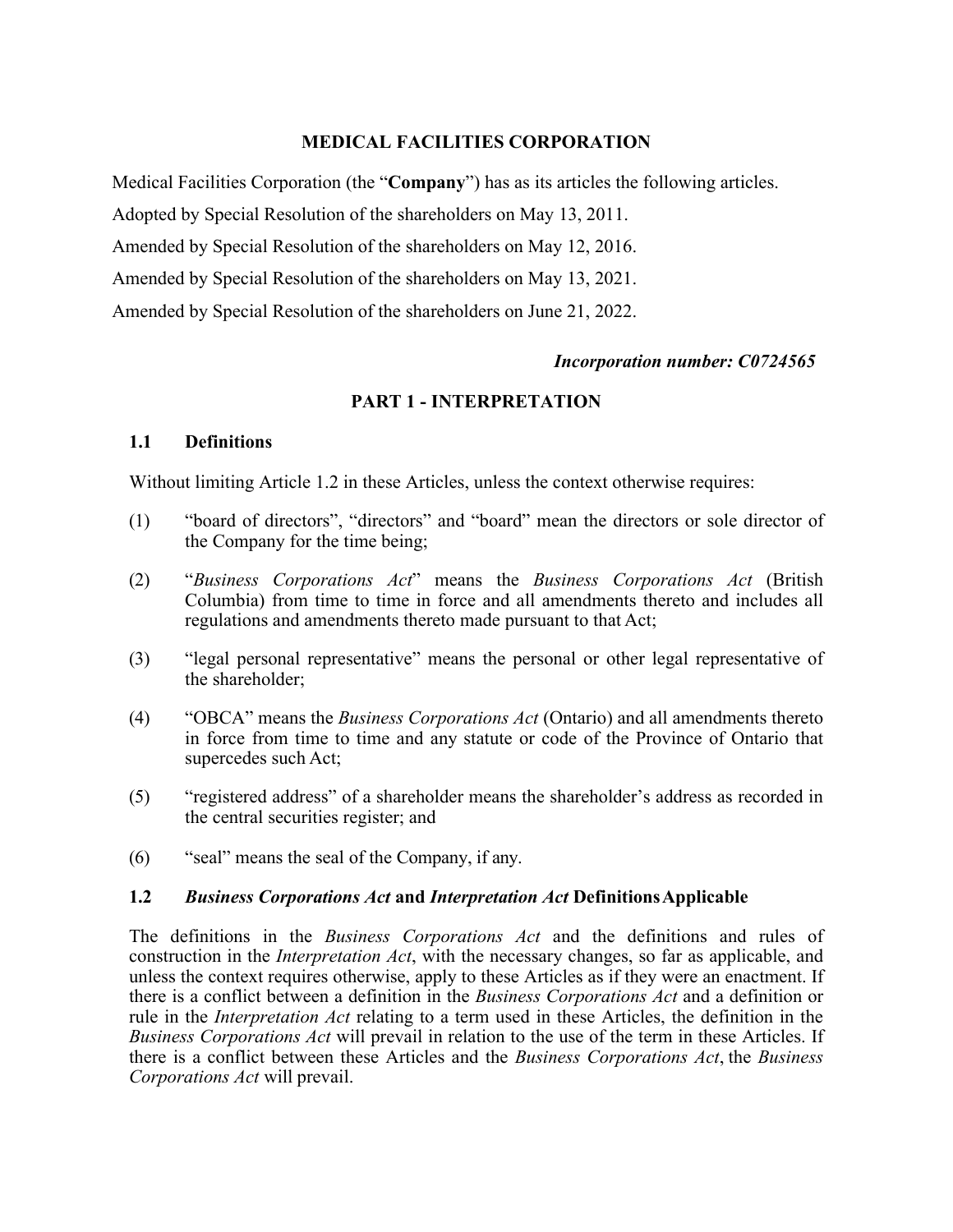### **PART 2 - SHARES AND SHARE CERTIFICATES**

### **2.1 Authorized Share Structure**

The authorized share structure of the Company consists of shares of the class or classes and series, if any, described in the Notice of Articles of the Company.

### **2.2 Form of Share Certificate**

Each share certificate issued by the Company must comply with, and be signed as required by, the *Business Corporations Act*.

### 2.3 **Shareholder Entitled to Certificate or Acknowledgment**

Each shareholder is entitled, without charge, to (a) one share certificate representing the shares of each class or series of shares registered in the shareholder's name or (b) a nontransferable written acknowledgment of the shareholder's right to obtain such a share certificate, provided that in respect of a share held jointly by several persons, the Company is not bound to issue more than one share certificate and delivery of a share certificate for a share to one of several joint shareholders or to one of the shareholders' duly authorized agents will be sufficient delivery to all.

# **2.4 Delivery by Mail**

Any share certificate or non-transferable written acknowledgment of a shareholder's right to obtain a share certificate may be sent to the shareholder by mail at the shareholder's registered address and neither the Company nor any director, officer or agent of the Company is liable for any loss to the shareholder because the share certificate or acknowledgement is lost in the mail or stolen.

#### **2.5 Replacement of Worn Out or Defaced Certificate orAcknowledgement**

If the directors are satisfied that a share certificate or a non-transferable written acknowledgment of the shareholder's right to obtain a share certificate is worn out or defaced, they must, on production to them of the share certificate or acknowledgment, as the case may be, and on such other terms, if any, as they think fit:

- (1) order the share certificate or acknowledgment, as the case may be, to be cancelled; and
- (2) issue a replacement share certificate or acknowledgment, as the case may be.

#### **2.6 Replacement of Lost, Stolen or Destroyed Certificate orAcknowledgment**

If a share certificate or a non-transferable written acknowledgment of a shareholder's right to obtain a share certificate is lost, stolen or destroyed, a replacement share certificate or acknowledgment, as the case may be, must be issued to the person entitled to that share certificate or acknowledgment, as the case may be, if the directors receive:

(1) proof satisfactory to them that the share certificate or acknowledgment is lost, stolen or destroyed; and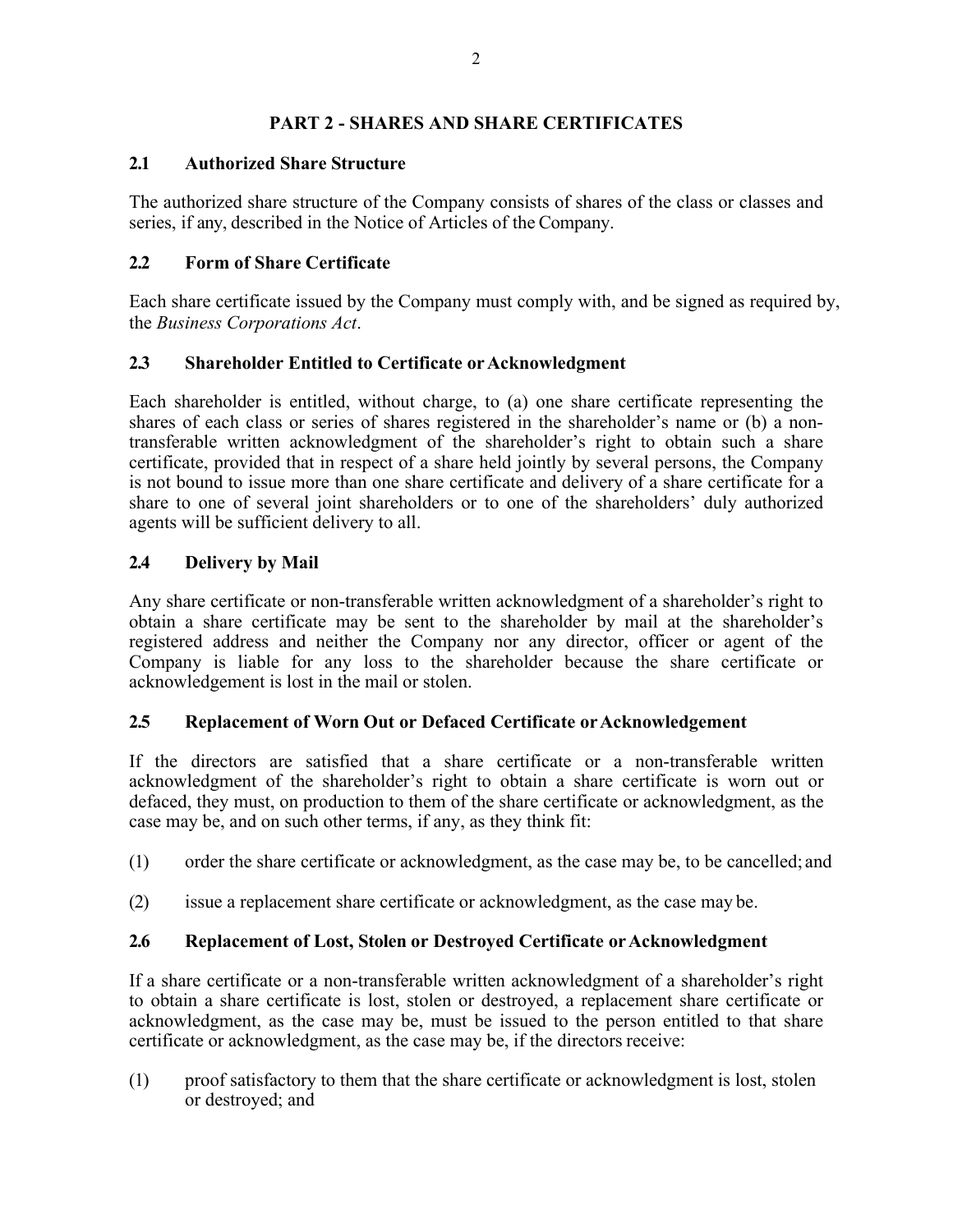(2) any indemnity the directors consider adequate.

# **2.7 Splitting Share Certificates**

If a shareholder surrenders a share certificate to the Company with a written request that the Company issue in the shareholder's name two or more share certificates, each representing a specified number of shares and in the aggregate representing the same number of shares as the share certificate so

surrendered, the Company must cancel the surrendered share certificate and issue replacement share certificates in accordance with that request.

### **2.8 Certificate Fee**

There must be paid to the Company, in relation to the issue of any share certificate under Articles 2.5, 2.6 or 2.7, the amount, if any and which must not exceed the amount prescribed under the *Business Corporations Act*, determined by the directors.

#### **2.9 Recognition of Trusts**

Except as required by law or statute or these Articles, no person will be recognized by the Company as holding any share upon any trust, and the Company is not bound by or compelled in any way to recognize (even when having notice thereof) any equitable, contingent, future or partial interest in any share or fraction of a share or (except as by law or statute or these Articles provided or as ordered by a court of competent jurisdiction) any other rights in respect of any share except an absolute right to the entirety thereof in the shareholder.

#### **2.10 Lien on Shares**

The Company has a lien on any share or shares registered in the name of a shareholder or his legal representative for any debt of that shareholder to the Company.

# **2.11 Enforcement of Lien**

The lien referred to in Article 2.10 may be enforced by any means permitted by law and:

- (a) where the share or shares are redeemable pursuant to the articles of the Company by redeeming such share or shares and applying the redemption price to the debt;
- (b) subject to the *Business Corporations Act*, by purchasing the share or shares for cancellation for a price equal to the book value of such share or shares and applying the proceeds to the debt;
- (c) by selling the share or shares to any third party whether or not such party is at arm's length to the Company, and including, without limitation, any officer or director of the Company, for the best price which the directors consider to be obtainable for such share or shares; or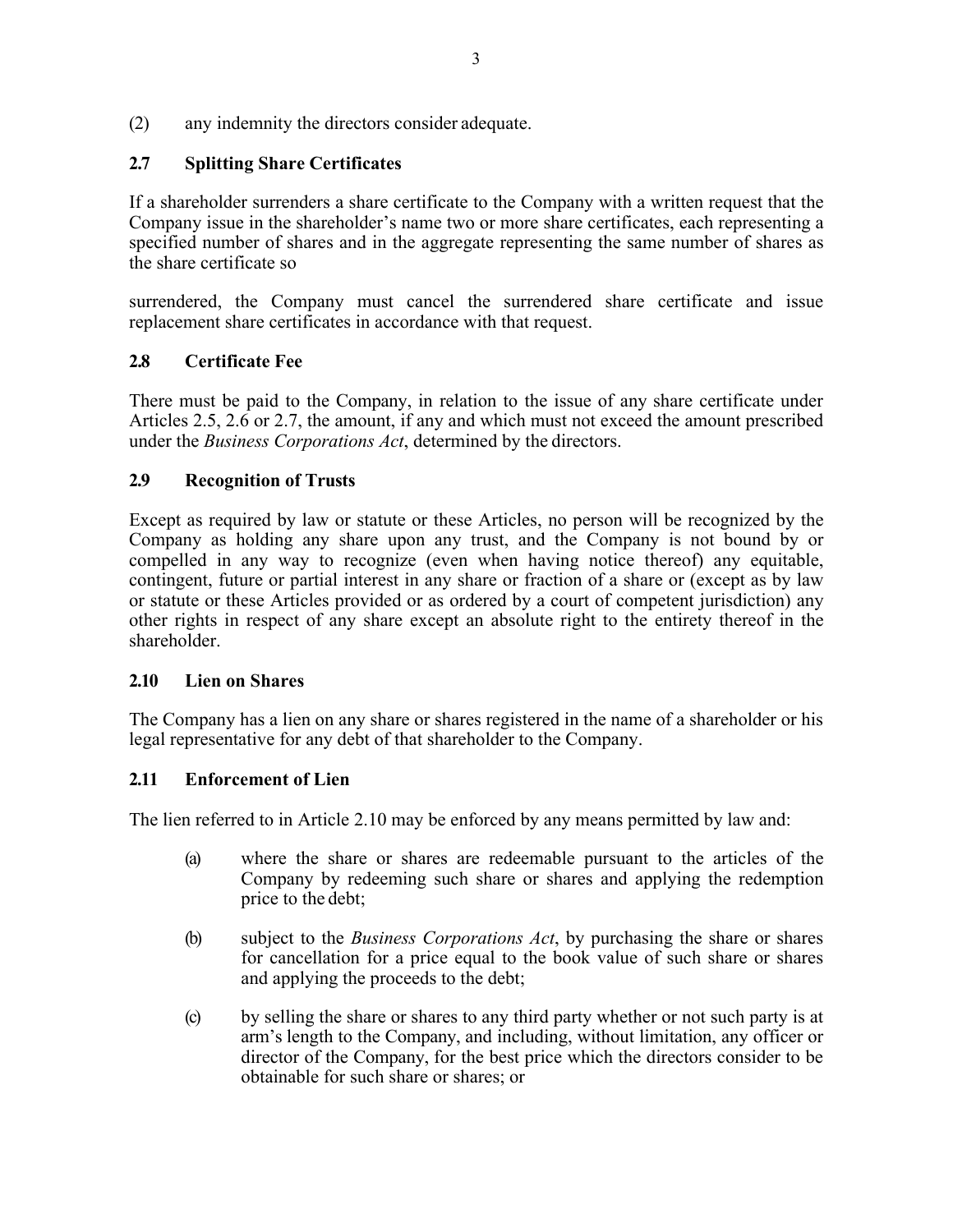(d) by refusing to register a transfer of such share or shares until the debt is paid.

# **PART 3 - ISSUE OF SHARES**

### **3.1 Directors Authorized**

Subject to the *Business Corporations Act* and the rights of the holders of issued shares of the Company, the Company may issue, allot, sell or otherwise dispose of the unissued shares, and issued shares held by the Company, at the times, to the persons, including directors, in the manner, on the terms and conditions and for the issue prices (including any premium at which shares with par value may be issued) that the directors may determine. The issue price for a share with par value must be equal to or greater than the par value of the share.

### **3.2 Commissions and Discounts**

The Company may at any time, pay a reasonable commission or allow a reasonable discount to any person in consideration of that person purchasing or agreeing to purchase shares of the Company from the Company or any other person or procuring or agreeing to procure purchasers for shares of the Company.

### **3.3 Brokerage**

The Company may pay such brokerage fee or other consideration as may be lawful for or in connection with the sale or placement of its securities.

#### **3.4 Conditions of Issue**

Except as provided for by the *Business Corporations Act*, no share may be issued until it is fully paid. A share is fully paid when:

- (1) consideration is provided to the Company for the issue of the share by one or more of the following:
	- (a) past services performed for the Company;
	- (b) property;
	- (c) money; and
- (2) the value of the consideration received by the Company equals or exceeds the issue price set for the share under Article 3.1.

# **3.5 Share Purchase Warrants and Rights**

Subject to the *Business Corporations Act*, the Company may issue share purchase warrants, options and rights upon such terms and conditions as the directors determine, which share purchase warrants, options and rights may be issued alone or in conjunction with debentures, debenture stock, bonds, shares or any other securities issued or created by the Company from time to time.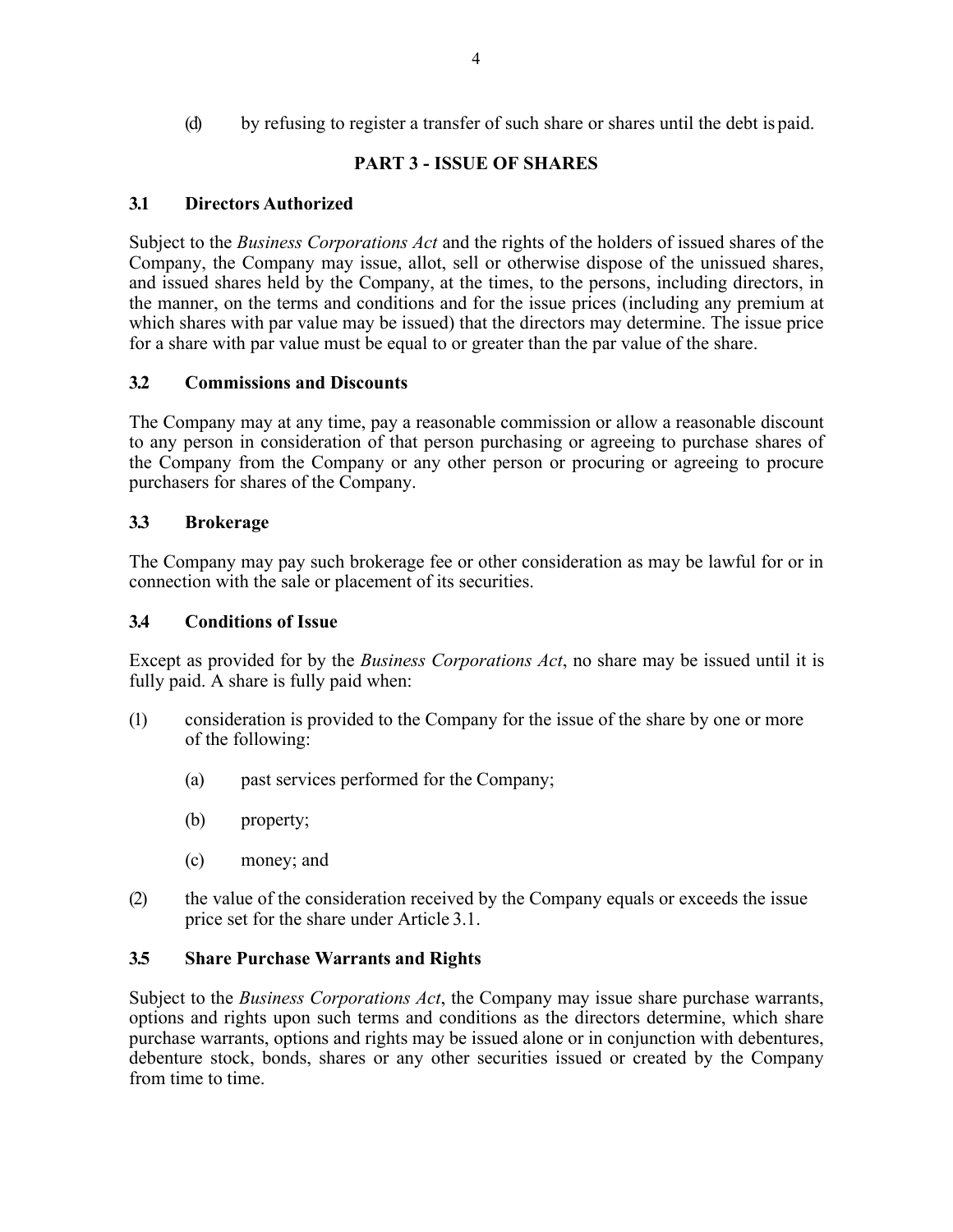#### **3.6 Fractional Shares**

The Company may issue fractional shares, and the holders of fractional shares of the Company shall be entitled to exercise the rights of a shareholder for such fractional share in proportion to the fraction of the share held.

#### **PART 4 - SHARE REGISTERS**

#### **4.1 Central Securities Register**

As required by and subject to the *Business Corporations Act*, the Company must maintain in British Columbia a central securities register. The directors may, subject to the *Business Corporations Act*, appoint an agent to maintain the central securities register. The directors may also appoint one or more agents, including the agent which keeps the central securities register, as transfer agent for its shares or any class or series of its shares, as the case may be, and the same or another agent as registrar for its shares or such class or series of its shares, as the case may be. The directors may terminate such appointment of any agent at any time and may appoint another agent in its place.

### **PART 5 - SHARE TRANSFERS**

### **5.1 Registering Transfers**

A transfer of a share of the Company must not be registered unless:

- (1) a duly signed instrument of transfer in respect of the share has been received bythe Company;
- (2) if a share certificate has been issued by the Company in respect of the share to be transferred, that share certificate has been surrendered to the Company;
- (3) such additional requirements as may be imposed from time to time in accordance with Part 25 of these articles have been complied with; and
- (4) if a non-transferable written acknowledgment of the shareholder's right to obtain a share certificate has been issued by the Company in respect of the share to be transferred, that acknowledgment has been surrendered to the Company.

### **5.2 Form of Instrument of Transfer**

The instrument of transfer in respect of any share of the Company must be either in the form, if any, on the back of the Company's share certificates or in any other form that may be approved by the directors from time to time.

#### **5.3 Transferor Remains Shareholder**

Except to the extent that the *Business Corporations Act* otherwise provides, the transferor of shares is deemed to remain the holder of the shares until the name of the transferee is entered in a securities register of the Company in respect of the transfer.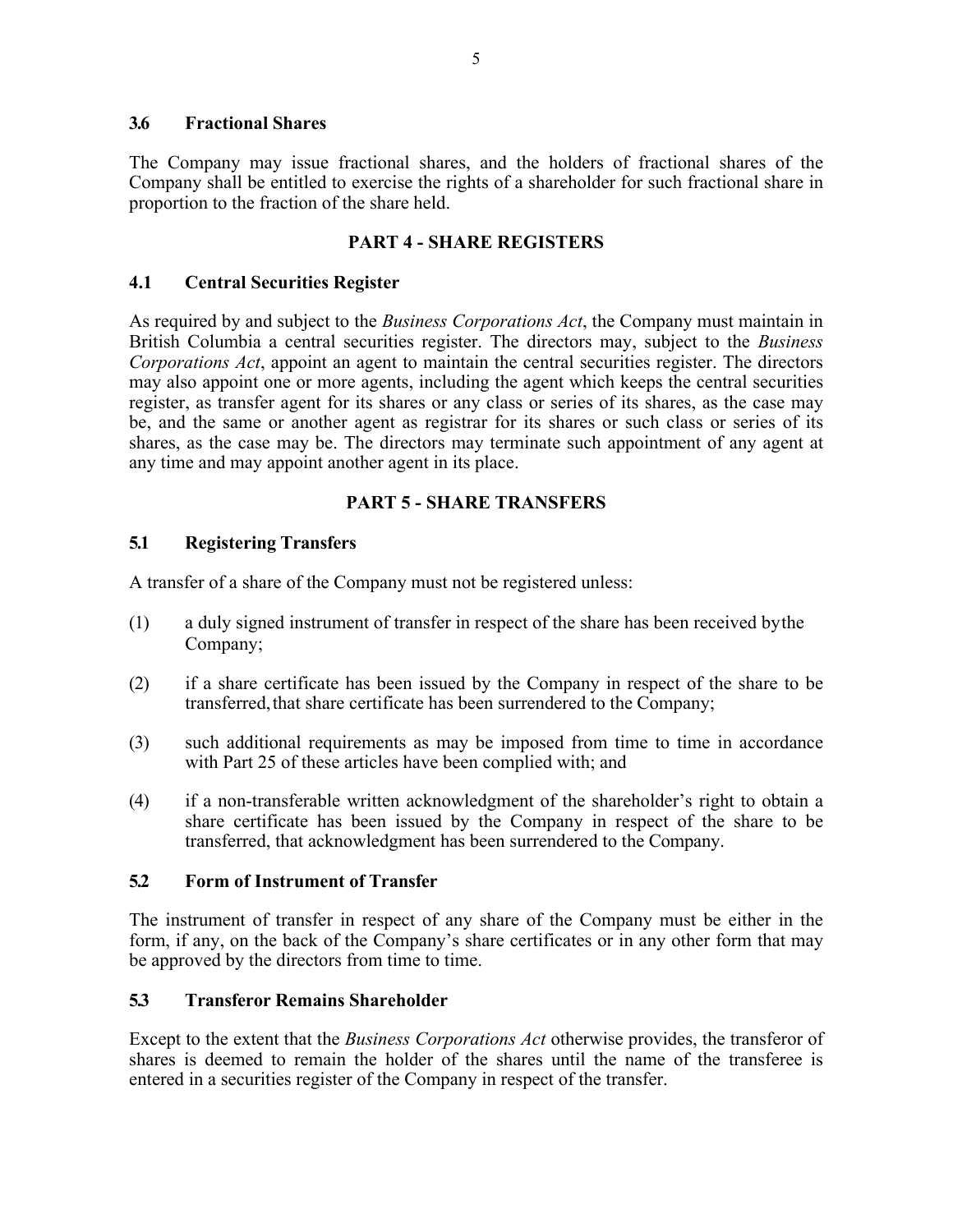### **5.4 Signing of Instrument of Transfer**

If a shareholder, or his or her duly authorized attorney, signs an instrument of transfer in respect ofshares registered in the name of the shareholder, the signed instrument of transfer constitutes a complete and sufficient authority to the Company and its directors, officers and agents to register the number of shares specified in the instrument of transfer or specified in any other manner, or, if no number is specified, all the shares represented by the share certificates or set out in the written acknowledgments deposited with the instrument of transfer:

- (1) in the name of the person named as transferee in that instrument of transfer; or
- (2) if no person is named as transferee in that instrument of transfer, in the name of the person on whose behalf the instrument is deposited for the purpose of having the transferregistered.

# **5.5 Enquiry as to Title Not Required**

Neither the Company nor any director, officer or agent of the Company is bound to inquire into the title of the person named in the instrument of transfer as transferee or, if no person is named as transferee in the instrument of transfer, of the person on whose behalf the instrument is deposited for the purpose of

having the transfer registered or is liable for any claim related to registering the transfer by the shareholder or by any intermediate owner or holder of the shares, of any interest in the shares, of any share certificate representing such shares or of any written acknowledgment of a right to obtain a share certificate for such shares.

# **5.6 Transfer Fee**

There must be paid to the Company, in relation to the registration of any transfer, the amount, if any, determined by the directors.

# **PART 6 - TRANSMISSION OF SHARES**

# **6.1 Legal Personal Representative Recognized on Death**

In case of the death of a shareholder, the legal personal representative, or if the shareholder was a joint holder, the surviving joint holder, will be the only person recognized by the Company as having any title to the shareholder's interest in the shares. Before recognizing a person as a legal personal representative, the directors may require proof of appointment by a court of competent jurisdiction, a grant of letters probate, letters of administration or such other evidence or documents as the directors consider appropriate.

# **6.2 Rights of Legal Personal Representative**

The legal personal representative has the same rights, privileges and obligations that attach to the shares held by the shareholder, including the right to transfer the shares in accordance with these Articles, provided the documents required by the *Business Corporations Act* and the directors have been deposited with the Company.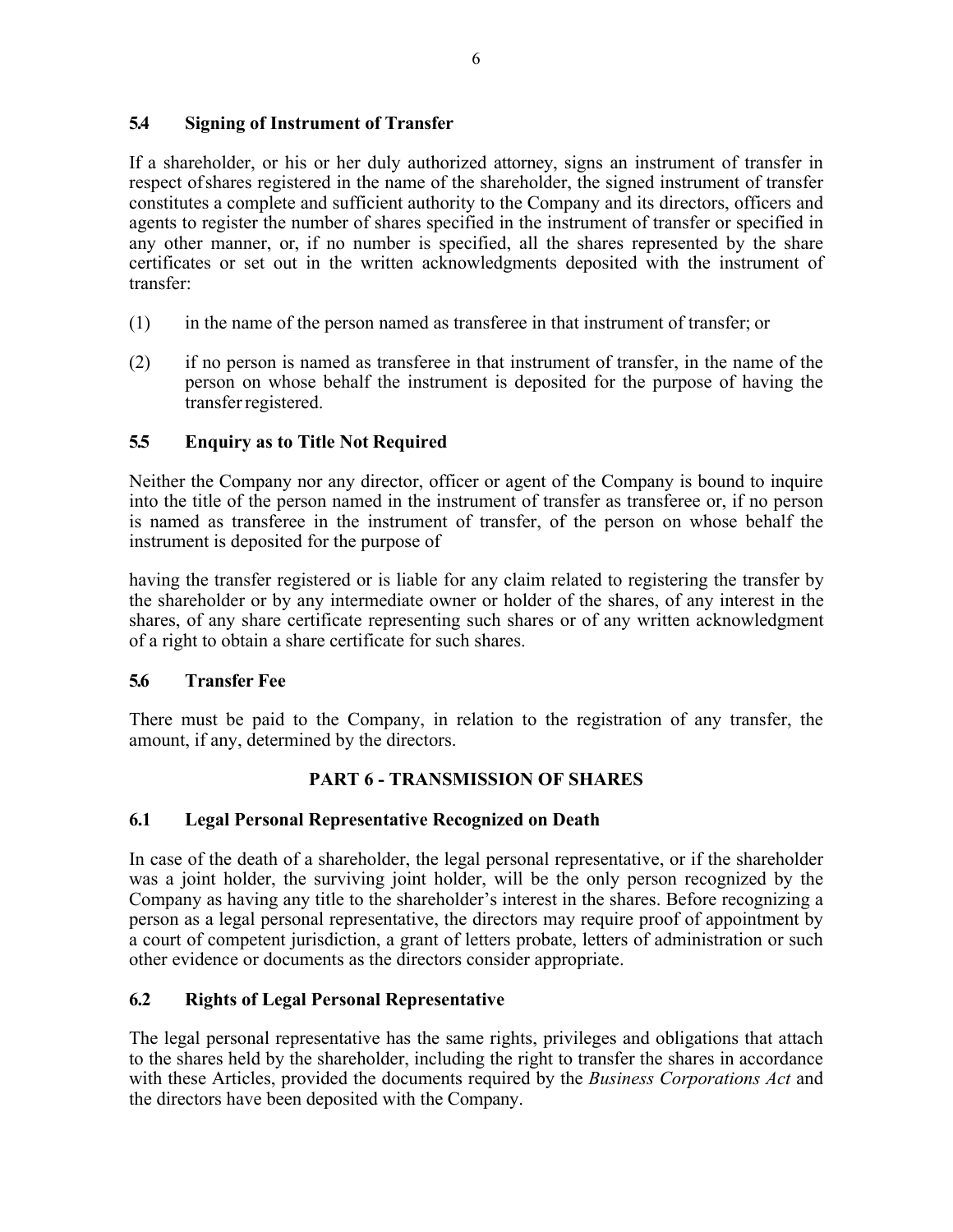### **PART 7 - PURCHASE OF SHARES**

### **7.1 Company Authorized to Purchase Shares**

Subject to Article 7.2 and 7.3, the special rights and restrictions attached to the shares of any class or series and the *Business Corporations Act*, the Company may, if authorized by the directors, purchase or otherwise acquire any of its shares at the price and upon the terms specified in such resolution.

### **7.2 Purchase When Insolvent**

The Company must not make a payment or provide any other consideration to purchase or otherwise acquire any of its shares if there are reasonable grounds for believing that:

- (1) the Company is insolvent; or
- (2) making the payment or providing the consideration would render the Company insolvent.

#### **7.3 Restriction on Intercorporate ownership of own Shares**

The Company shall not hold shares in itself or in its holding corporation and shall not permit any of its subsidiaries to hold shares of the Company unless such holding would be permitted under the OBCA.

#### **7.4 Sale and Voting of Purchased Shares**

If the Company retains a share redeemed, purchased or otherwise acquired by it, the Company may sell, gift or otherwise dispose of the share, but, while such share is held by the Company, it:

- (1) is not entitled to vote the share at a meeting of its shareholders;
- (2) must not pay a dividend in respect of the share; and
- (3) must not make any other distribution in respect of the share.

#### **PART 8 - BORROWING POWERS**

The Company, if authorized by the directors, may:

- (1) borrow money in the manner and amount, on the security, from the sources and on the terms and conditions that they consider appropriate;
- (2) issue bonds, debentures and other debt obligations either outright or as security for any liability or obligation of the Company or any other person and at such discounts or premiums and on such other terms as they consider appropriate;
- (3) guarantee the repayment of money by any other person or the performance of any obligation of any other person; and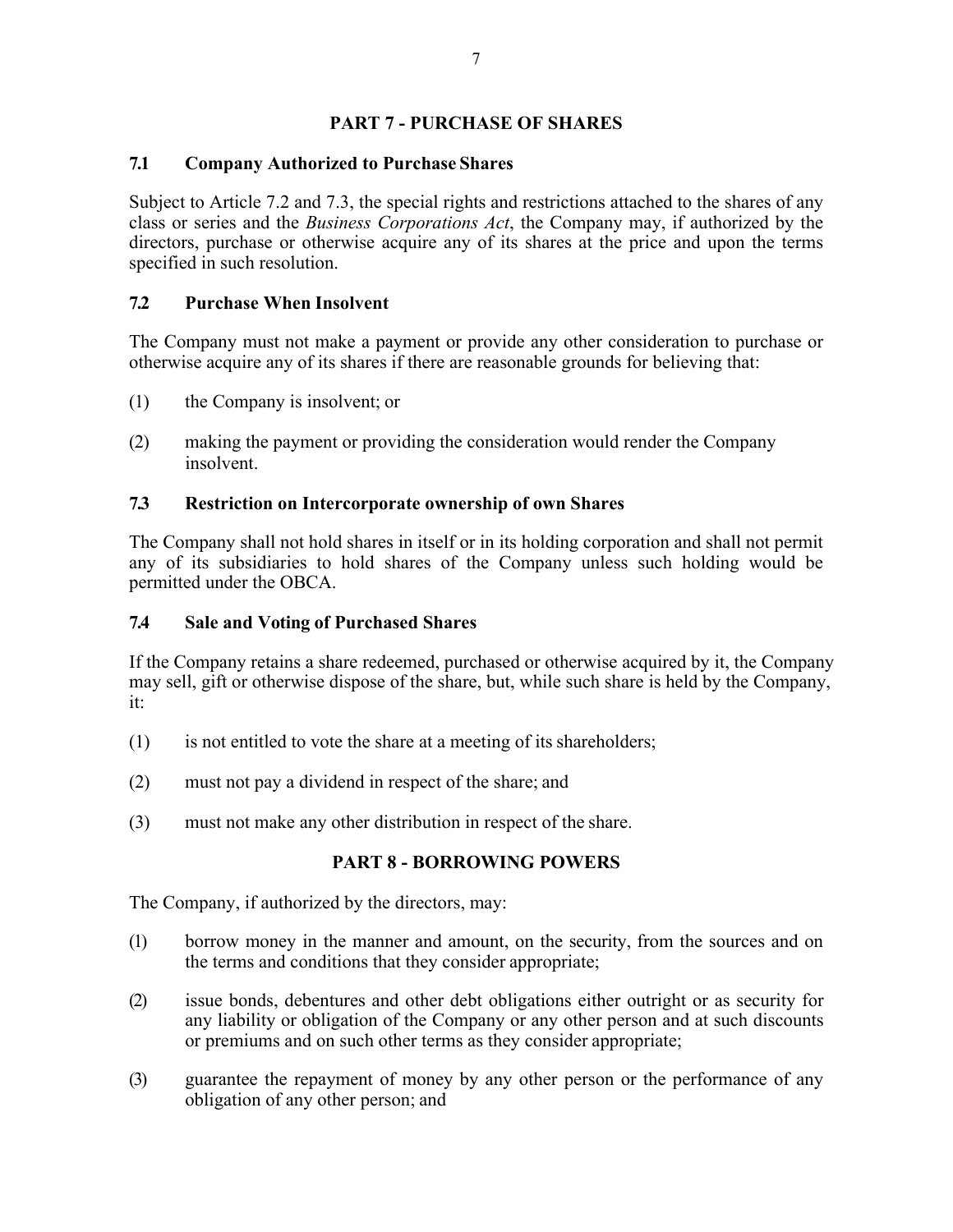(4) mortgage, charge, whether by way of specific or floating charge, grant a security interest in, or give other security on, the whole or any part of the present and future assets and undertaking of the Company.

#### **PART 9 - ALTERATIONS**

#### **9.1 Alteration of Authorized Share Structure**

Subject to Article 9.2 and the *Business Corporations Act*, the Company may by special resolution:

- (1) create one or more classes or series of shares or, if none of the shares of a class or series of shares are allotted or issued, eliminate that class or series of shares;
- (2) increase, reduce or eliminate the maximum number of shares that the Company is authorized to issue out of any class or series of shares or establish a maximum number of shares that the Company is authorized to issue out of any class or series of shares for which no maximum is established;
- (3) subdivide or consolidate all or any of its unissued, or fully paid issued, shares;
- (4) if the Company is authorized to issue shares of a class of shares with par value:
	- (a) decrease the par value of those shares; or
	- (b) if none of the shares of that class of shares are allotted or issued, increase the par value of those shares;
- (5) change all or any of its unissued, or fully paid issued, shares with par value into shares without par value or any of its unissued shares without par value into shares with par value;
- (6) alter the identifying name of any of its shares; or
- (7) otherwise alter its shares or authorized share structure when required or permitted to do so by the

*Business Corporations Act*.

#### **9.2 Special Rights and Restrictions**

Subject to the *Business Corporations Act*, the Company may by special resolution:

- (1) create special rights or restrictions for, and attach those special rights or restrictions to, the shares of any class or series of shares, whether or not any or all of those shares have been issued;or
- (2) vary or delete any special rights or restrictions attached to the shares of any class or series of shares, whether or not any or all of those shares have been issued.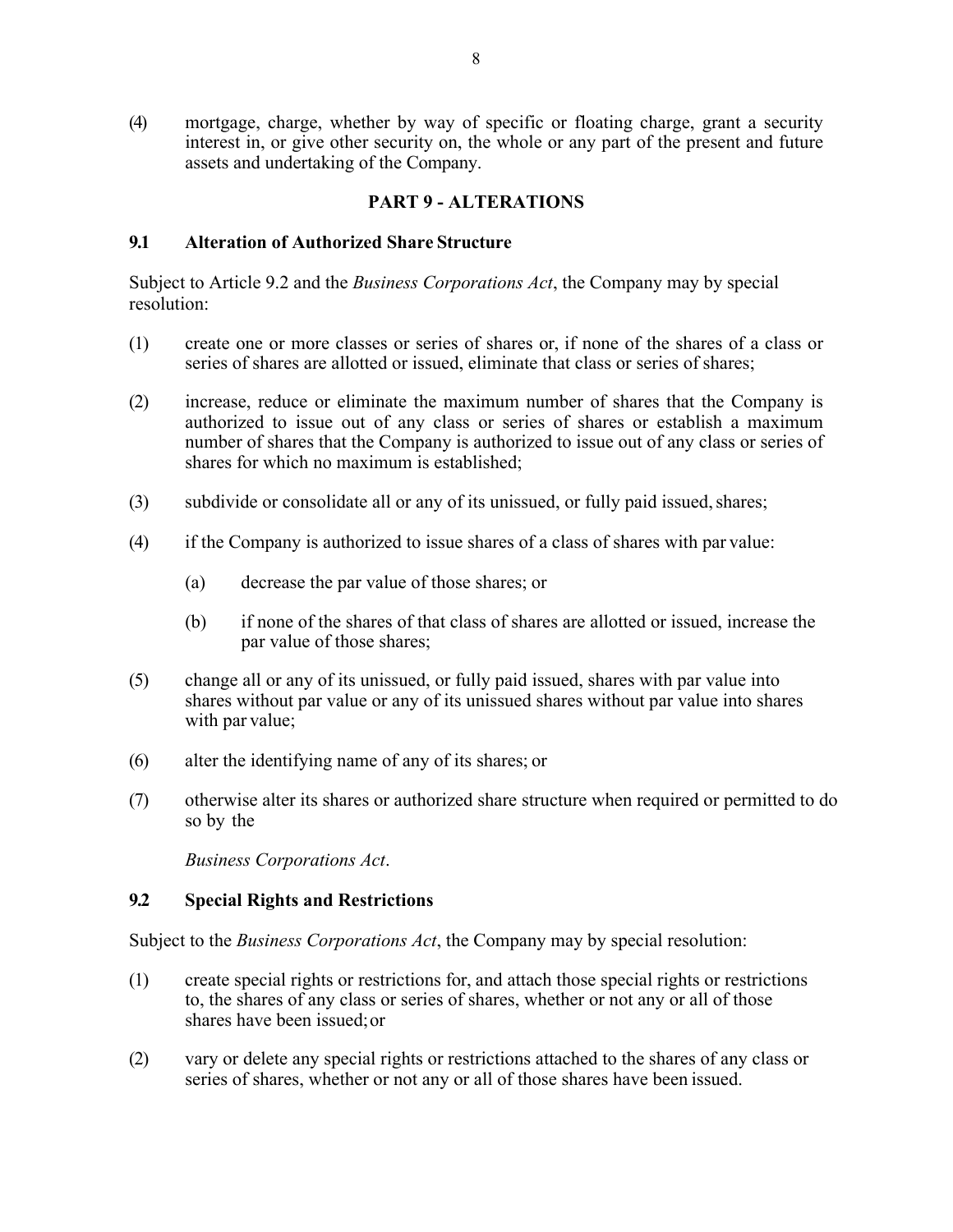#### **9.3 Change of Name**

The Company may by special resolution authorize an alteration of its Notice of Articles in order to change its name.

#### **9.4 Other Alterations**

If the *Business Corporations Act* does not specify the type of resolution and these Articles do not specify another type of resolution, the Company may by special resolution alter these Articles.

#### **PART 10 - MEETINGS OF SHAREHOLDERS**

#### **10.1 Annual General Meetings**

Unless an annual general meeting is deferred or waived in accordance with the *Business Corporations Act*, the Company must hold its first annual general meeting within 18 months after the date on which it was incorporated or otherwise recognized, and after that must hold an annual general meeting at least once in each calendar year and not more than 15 months after the last annual reference date at such time and place as may be determined by the directors.

#### **10.2 Resolution Instead of Annual General Meeting**

If all the shareholders who are entitled to vote at an annual general meeting consent by a unanimous resolution under the *Business Corporations Act* to all of the business that is required to be transacted at that annual general meeting, the annual general meeting is deemed to have been held on the date of the unanimous resolution. The shareholders must, in any unanimous resolution passed under this Article 10.2, select as the Company's annual reference date a date that would be appropriate for the holding of the applicable annual general meeting.

#### **10.3 Place of Meetings**

Meetings of the shareholders shall be held at the place where the registered office of the Company is situate or, if the board shall so determine, at some other place within or outside British Columbia.

#### **10.4 Calling of Meetings of Shareholders**

The directors may, whenever and wherever they think fit, call a meeting of shareholders. The Company can hold its general meetings at a specified location outside of British Columbia if so authorized by a resolution of its directors.

#### **10.5 Notice for Meetings of Shareholders**

The Company must send notice of the date, time and location of any meeting of shareholders, in the manner provided in these Articles, or in such other manner, if any, as may be prescribed by ordinary resolution (whether previous notice of the resolution has been given or not), to each shareholder entitled to attend the meeting, to each director and to the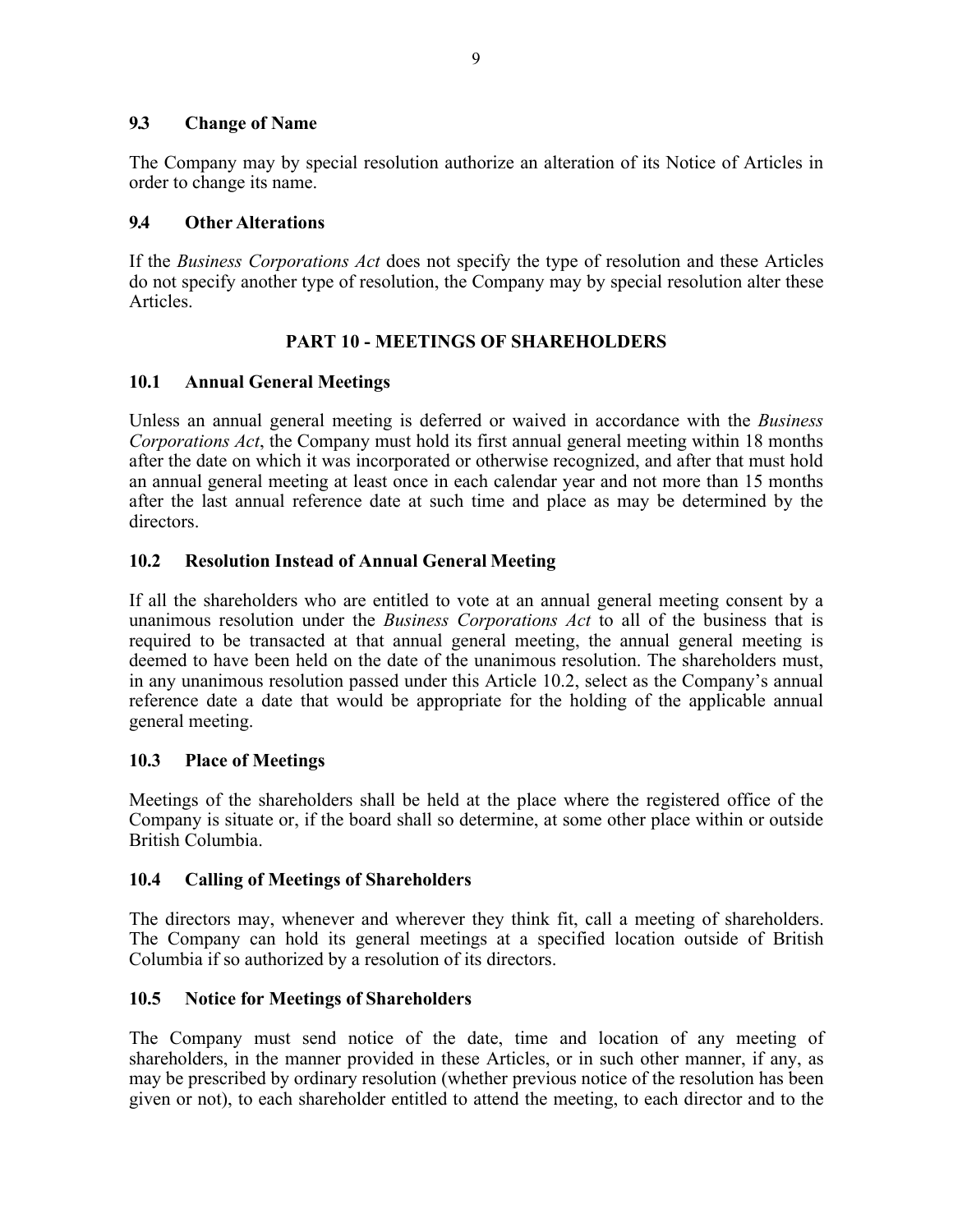auditor of the Company, unless these Articles otherwise provide, at least the following number of days before the meeting:

- (1) if and for so long as the Company is a public company, 21 days;
- (2) otherwise, 10 days.

# **10.6 Record Date for Notice**

The directors may set a date as the record date for the purpose of determining shareholders entitled to notice of any meeting of shareholders. The record date must not precede the date on which the meeting is to be held by more than two months or, in the case of a general meeting requisitioned by shareholders under the *Business Corporations Act*, by more than four months. The record date must not precede the date on which the meeting is held by fewer than:

- (1) if and for so long as the Company is a public company, 21 days;
- (2) otherwise, 10 days.

If no record date is set, the record date is 5 p.m. (Toronto time) on the day immediately preceding the first date on which the notice is sent or, if no notice is sent, the beginning of the meeting.

# **10.7 Record Date for Voting**

The directors may set a date as the record date for the purpose of determining shareholders entitled to vote at any meeting of shareholders. The record date must not precede the date on which the meeting is to be held by more than two months or, in the case of a general meeting requisitioned by shareholders under the *Business Corporations Act*, by more than four months. If no record date is set, the record date is 5 p.m. on the day immediately preceding the first date on which the notice is sent or, if no notice is sent, the beginning of the meeting.

# **10.8 Failure to Give Notice and Waiver of Notice**

The accidental omission to send notice of any meeting to, or the non-receipt of any notice by, any of the persons entitled to notice does not invalidate any proceedings at that meeting. Any person entitled to notice of a meeting of shareholders may, in writing or otherwise, waive or reduce the period of notice of such meeting.

# **10.9 Notice of Special Business at Meetings of Shareholders**

If a meeting of shareholders is to consider special business within the meaning of Article 11.1, the notice of meeting must:

- (1) state the general nature of the special business; and
- (2) if the special business includes considering, approving, ratifying, adopting or authorizing any document or the signing of or giving of effect to any document, have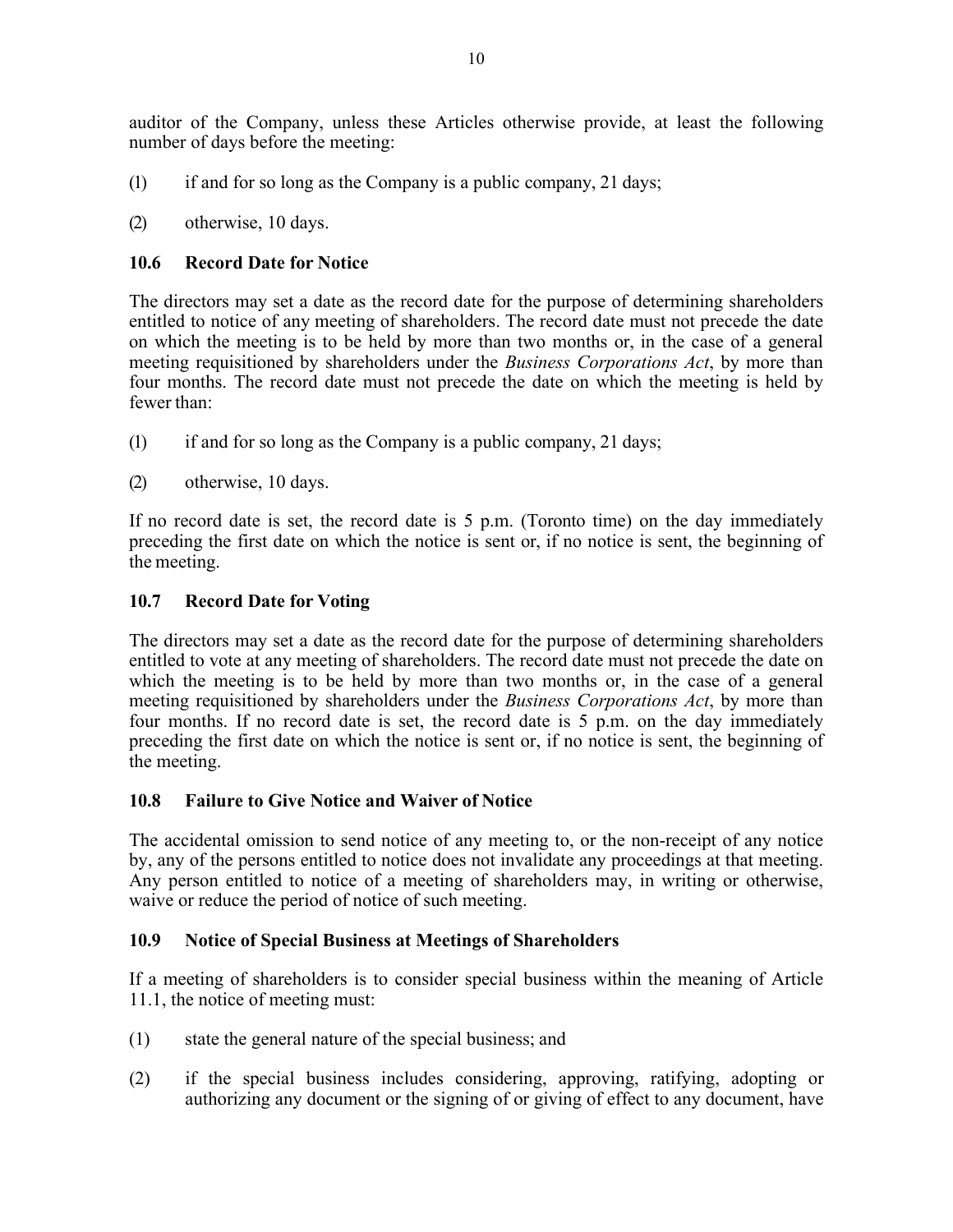attached to it a copy of the document or state that a copy of the document will be available for inspection byshareholders:

- (a) at the Company's records office, or at such other reasonably accessible location in British Columbia as is specified in the notice; and
- (b) during statutory business hours on any one or more specified days before the day set for the holding of the meeting.

### **10.10 Meeting Held by Electronic Means**

The board or shareholders who call a meeting of shareholders pursuant to the *Business Corporations Act*, may determine that the meeting shall be held, in accordance with the *Business Corporations Act* and the regulations thereto, by means of telephonic, electronic, or other communication facility that permits all participants to communicate with each other during the meeting, provided the Company makes provision for electronic voting at such meeting in accordance with the *Business Corporations Act* and section 11.23. Any person who participates in a meeting through those means shall be deemed for the purposes of the *Business Corporations Act* to be present in person at such meeting.

### **10.11 Participation in Meeting by Electronic Means**

Any person entitled to attend a meeting of shareholders may participate in the meeting, in accordance with the *Business Corporations Act* and the Articles, by means of telephonic, electronic or other communications facilities that permits all participants to communicate with each other during the meeting, provided the Company makes available such telephonic, electronic or other communications facility. A person participating in such a meeting is deemed to be present in person at the meeting and a shareholder or proxy holder entitled to vote at such a meeting may vote, in accordance with the *Business Corporations Act*, by means of the telephonic, electronic or other communications facility that the Company has made available for that purpose, whether such meeting is to be held at a designated place or solely by means of a telephonic, electronic, or other communications facility.

#### **PART 11 - PROCEEDINGS AT MEETINGS OF SHAREHOLDERS**

#### **11.1 Special Business**

At a meeting of shareholders, the following business is special business:

- (1) at a meeting of shareholders that is not an annual general meeting, all business is special business except business relating to the conduct of or voting at the meeting;
- (2) at an annual general meeting, all business is special business except for the following:
	- (a) business relating to the conduct of or voting at the meeting;
	- (b) consideration of any financial statements of the Company presented to the meeting;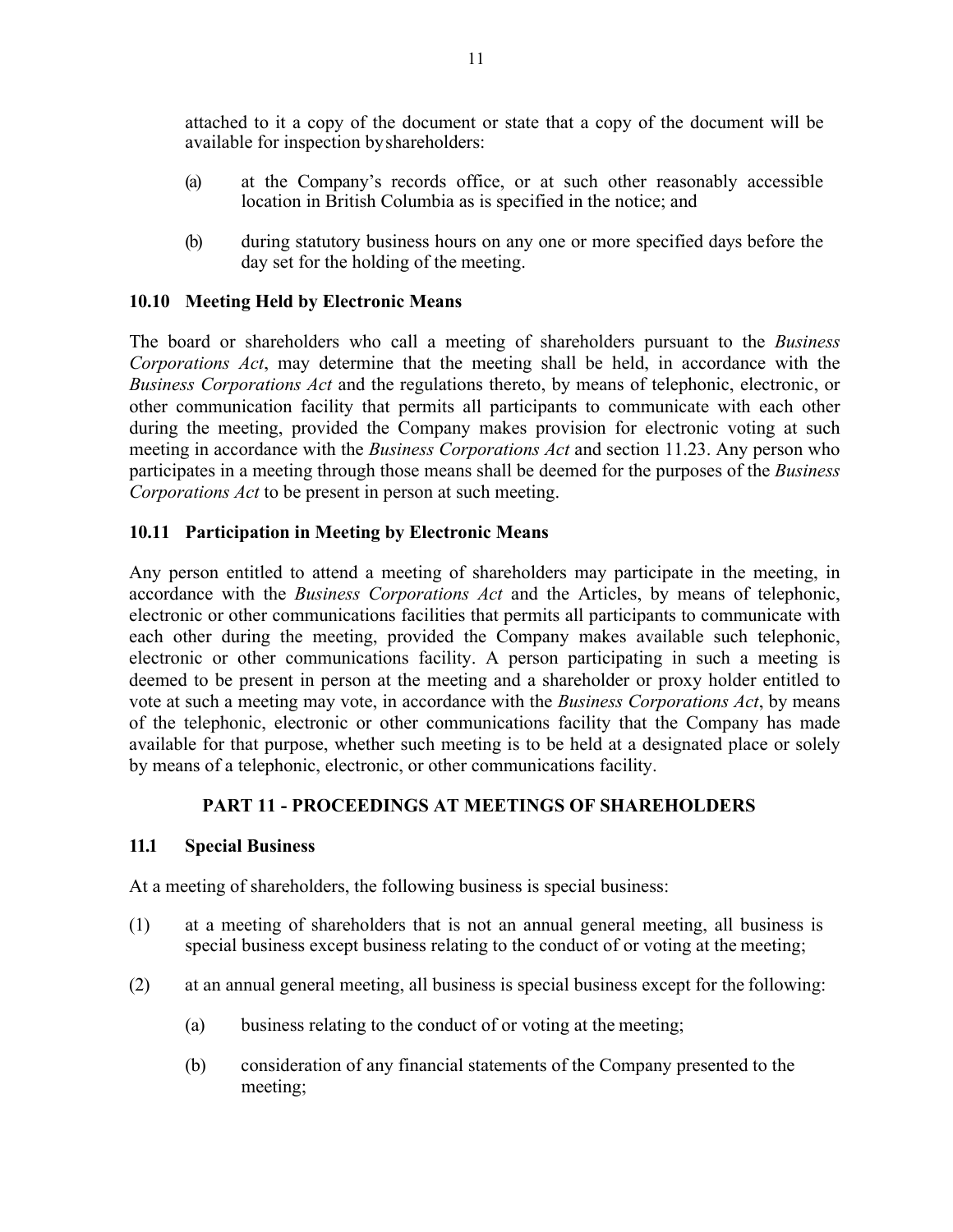- (c) consideration of any reports of the directors or auditor;
- (d) the setting or changing of the number of directors;
- (e) the election or appointment of directors;
- (f) the appointment of an auditor;
- (g) the setting of the remuneration of an auditor;
- (h) business arising out of a report of the directors not requiring the passing of a special resolution or an exceptional resolution;
- (i) any other business which, under these Articles or the *Business Corporations Act*, may be transacted at a meeting of shareholders without prior notice of the business being given to the shareholders.

# **11.2 Special Majority**

The majority of votes required for the Company to pass a special resolution at a meeting of shareholders is two-thirds of the votes cast on the resolution.

### **11.3 Quorum**

Subject to the special rights and restrictions attached to the shares of any class or series of shares, the quorum for the transaction of business at a meeting of shareholders is two persons, present in person, each being a shareholder entitled to vote thereat or a duly appointed proxy for a shareholder so entitled holding at least 25% of the shares entitled to vote at the meeting.

# **11.4 One Shareholder May Constitute Quorum**

If there is only one shareholder entitled to vote at a meeting of shareholders:

- (1) the quorum is one person who is, or who represents by proxy, that shareholder, and
- (2) that shareholder, present in person or by proxy, may constitute the meeting.

# **11.5 Other Persons May Attend**

The directors, the president (if any), the secretary (if any), the auditor of the Company, such other persons entitled to attend under the *Business Corporations Act* and any other persons invited by the chair of the meeting or with the consent of the meeting are entitled to attend any meeting of shareholders, but if any of those persons does attend a meeting of shareholders, that person is not to be counted in the quorum and is not entitled to vote at the meeting unless that person is a shareholder or proxy holder entitled to vote at the meeting.

# **11.6 Requirement of Quorum**

No business, other than the election of a chair of the meeting and the adjournment of the meeting, may be transacted at any meeting of shareholders unless a quorum of shareholders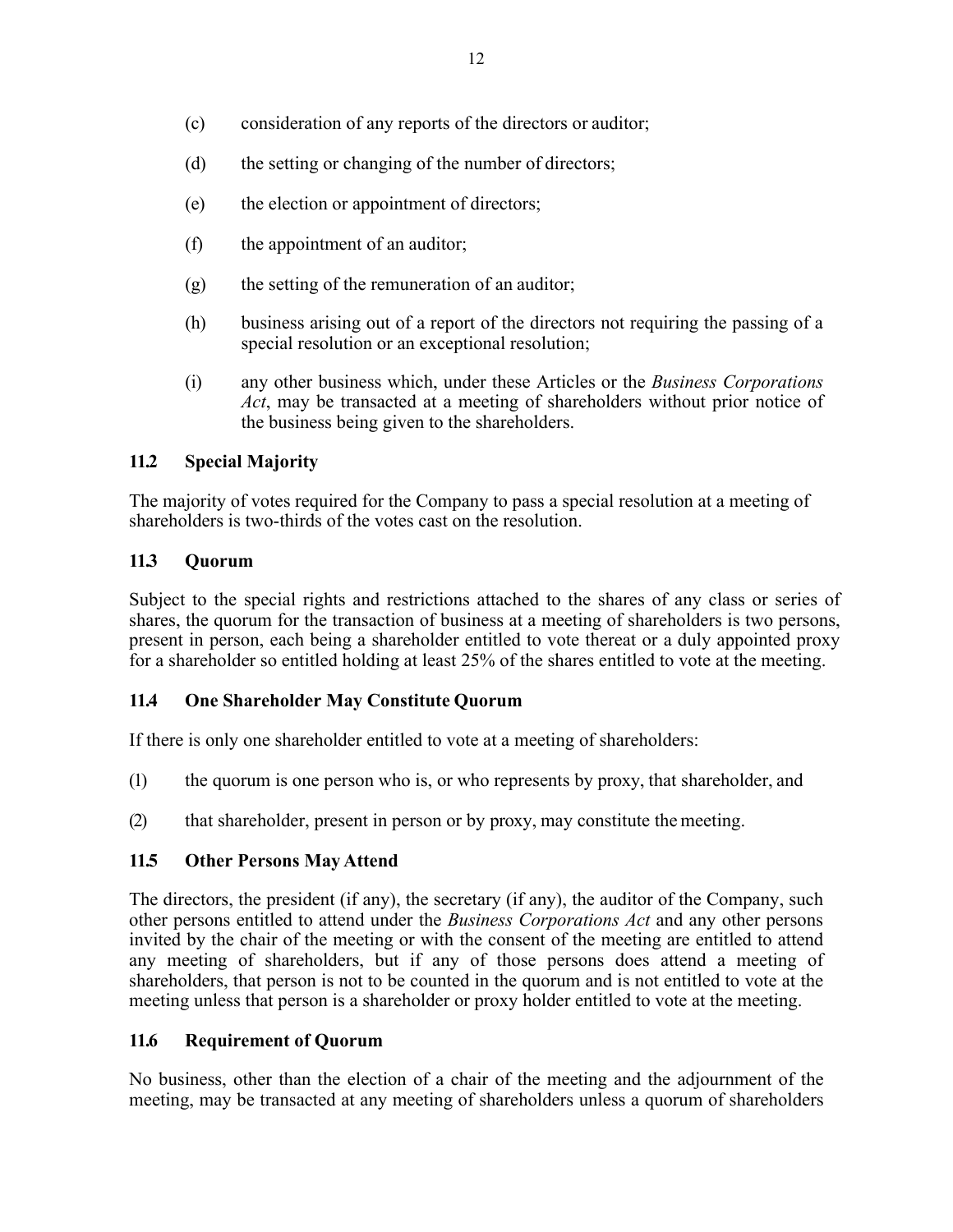entitled to vote is present at the commencement of the meeting, but such quorum need not be present throughout the meeting.

# **11.7 Lack of Quorum**

If, within one-half hour from the time set for the holding of a meeting of shareholders, a quorum is not present:

- (1) in the case of a general meeting requisitioned by shareholders, the meeting is dissolved, and
- (2) in the case of any other meeting of shareholders, the meeting stands adjourned to the same day in the next week at the same time and place.

### **11.8 Lack of Quorum at Succeeding Meeting**

If, at the meeting to which the meeting referred to in Article 11.7(2) was adjourned, a quorum is not present within one-half hour from the time set for the holding of the meeting, the person or persons present and being, or representing by proxy, one or more shareholders entitled to attend and vote at the meeting constitute a quorum.

### **11.9 Chair**

The following individual is entitled to preside as chair at a meeting of shareholders:

- (1) the chair of the board, if any; or
- (2) if the chair of the board is absent or unwilling to act as chair of the meeting, the president, if any.

# **11.10 Selection of Alternate Chair**

If, at any meeting of shareholders, there is no chair of the board or president present within 15 minutes after the time set for holding the meeting, or if the chair of the board and the president are unwilling to act as chair of the meeting, or if the chair of the board and the president have advised the secretary, if any, or any director present at the meeting, that they will not be present at the meeting, the directors present must choose one of their number to be chair of the meeting or if all of the directors present decline to take the chair or fail to so choose or if no director is present, the shareholders entitled to vote at the meeting who are present in person or by proxy may choose any person present at the meeting to chair the meeting.

# **11.11 Adjournments**

The chair of a meeting of shareholders may, and if so directed by the meeting must, adjourn the meeting from time to time and from place to place, but no business may be transacted at any meeting reconvened after an adjournment other than the business left unfinished at the meeting from which the adjournment took place.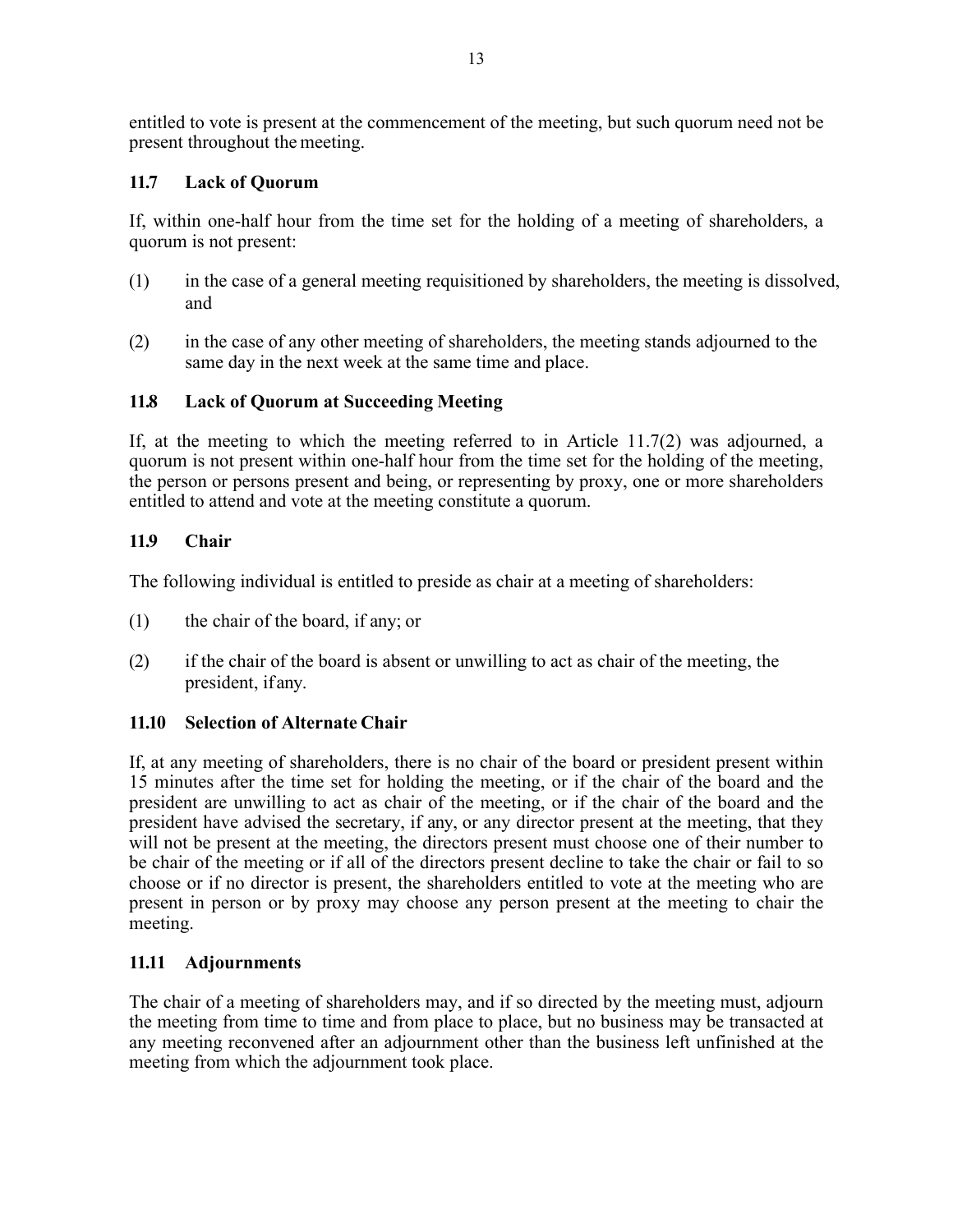# **11.12 Notice of Adjourned Meeting**

It is not necessary to give any notice of an adjourned meeting or of the business to be transacted at an adjourned meeting of shareholders except that, when a meeting is adjourned for 30 days or more, notice of the adjourned meeting must be given as in the case of the original meeting.

### **11.13 Decisions by Show of Hands or Poll**

Subject to the *Business Corporations Act*, every motion put to a vote at a meeting of shareholders will be decided on a show of hands unless a poll, before or on the declaration of the result of the vote by show of hands, is directed by the chair or demanded by at least one shareholder entitled to vote who is present in person or by proxy.

#### **11.14 Declaration of Result**

The chair of a meeting of shareholders must declare to the meeting the decision on every question in accordance with the result of the show of hands or the poll, as the case may be, and that decision must be entered in the minutes of the meeting. A declaration of the chair that a resolution is carried by the necessary majority or is defeated is, unless a poll is directed by the chair or demanded under Article 11.13, conclusive evidence without proof of the number or proportion of the votes recorded in favour of or against the resolution.

### **11.15 Motion Need Not be Seconded**

No motion proposed at a meeting of shareholders need be seconded unless the chair of the meeting rules otherwise, and the chair of any meeting of shareholders is entitled to propose or second a motion.

#### **11.16 Casting Vote**

In case of an equality of votes, the chair of a meeting of shareholders does not, either on a show of hands or on a poll, have a second or casting vote in addition to the vote or votes to which the chair may be entitled as a shareholder.

#### **11.17 Manner of Taking Poll**

Subject to Article 11.18, if a poll is duly demanded at a meeting of shareholders:

- (1) the poll must be taken:
	- (a) at the meeting, or within seven days after the date of the meeting, as the chair of the meeting directs; and
	- (b) in the manner, at the time and at the place that the chair of the meetingdirects;
- (2) the result of the poll is deemed to be the decision of the meeting at which the poll is demanded; and
- (3) the demand for the poll may be withdrawn by the person who demanded it.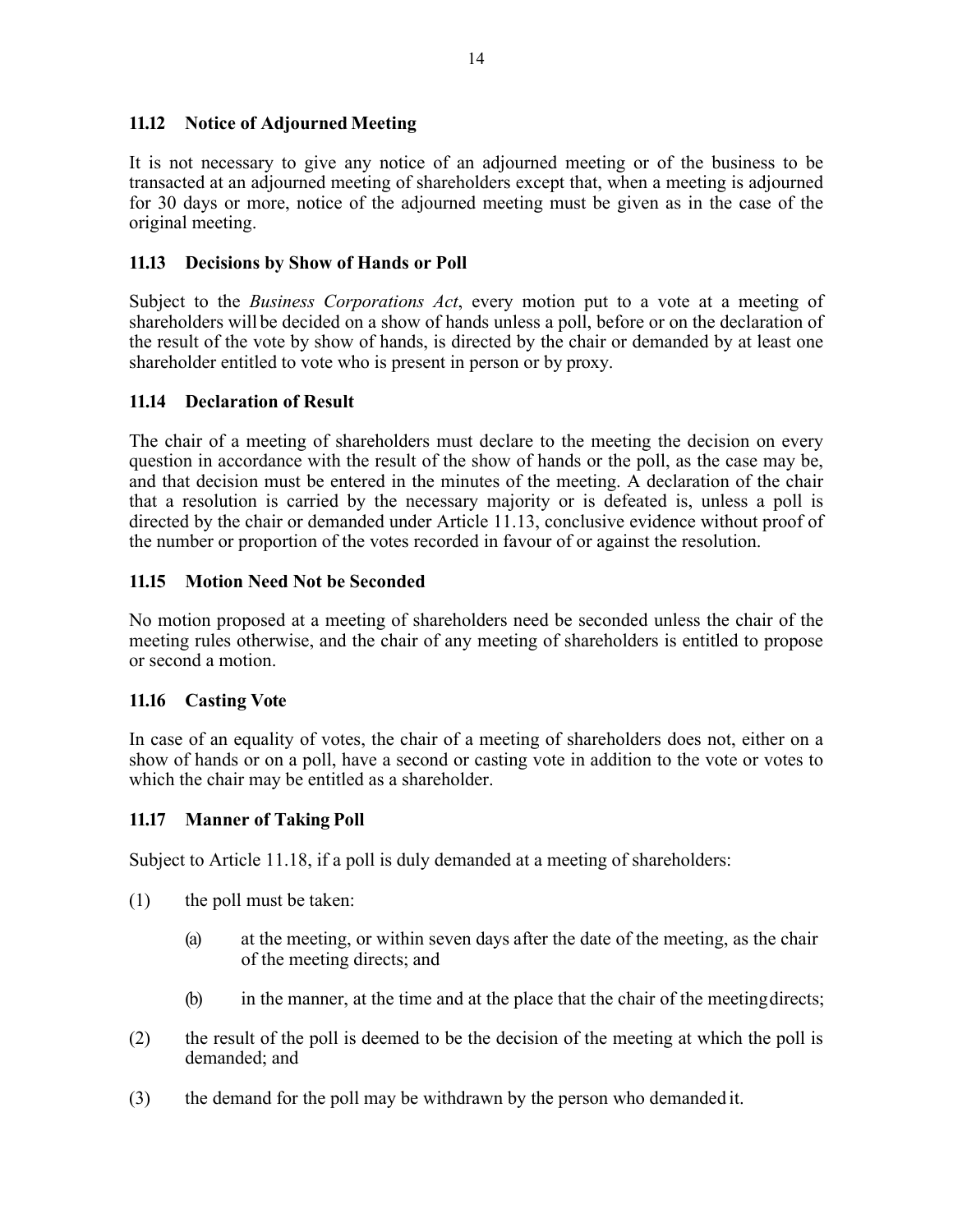### **11.18 Demand for Poll on Adjournment**

A poll demanded at a meeting of shareholders on a question of adjournment must be taken immediately at the meeting.

# **11.19 Chair Must Resolve Dispute**

In the case of any dispute as to the admission or rejection of a vote given on a poll, the chair of the meeting must determine the dispute, and his or her determination made in good faith is final and conclusive.

### **11.20 Casting of Votes**

On a poll, a shareholder entitled to more than one vote need not cast all the votes in the same way.

### **11.21 Demand for Poll Not to Prevent Continuance of Meeting**

The demand for a poll at a meeting of shareholders does not, unless the chair of the meeting so rules, prevent the continuation of a meeting for the transaction of any business other than the question on which a poll has been demanded.

### **11.22 Retention of Ballots and Proxies**

The Company must, for at least three months after a meeting of shareholders, keep each ballot cast on a poll and each proxy voted at the meeting, and, during that period, make them available for inspection during normal business hours by any shareholder or proxyholder entitled to vote at the meeting. At the end of such three month period, the Company may destroy such ballots and proxies.

# **11.23 Electronic Voting**

Any vote referred to in sections 11.13 may be held entirely by means of a telephonic, electronic or other communication facility if the Company makes available such a communication facility; provided the facility enables the votes to be gathered in a manner that permits their subsequent verification.

# **PART 12 - VOTES OF SHAREHOLDERS**

#### **12.1 Number of Votes by Shareholder or by Shares**

Subject to any special rights or restrictions attached to any shares and to the restrictions imposed on joint shareholders under Article 12.3:

- (1) on a vote by show of hands, every person present who is a shareholder or proxy holder and entitled to vote on the matter has one vote; and
- (2) on a poll, every shareholder entitled to vote on the matter has one vote in respect of each share entitled to be voted on the matter and held by that shareholder and may exercise that vote either in person or by proxy.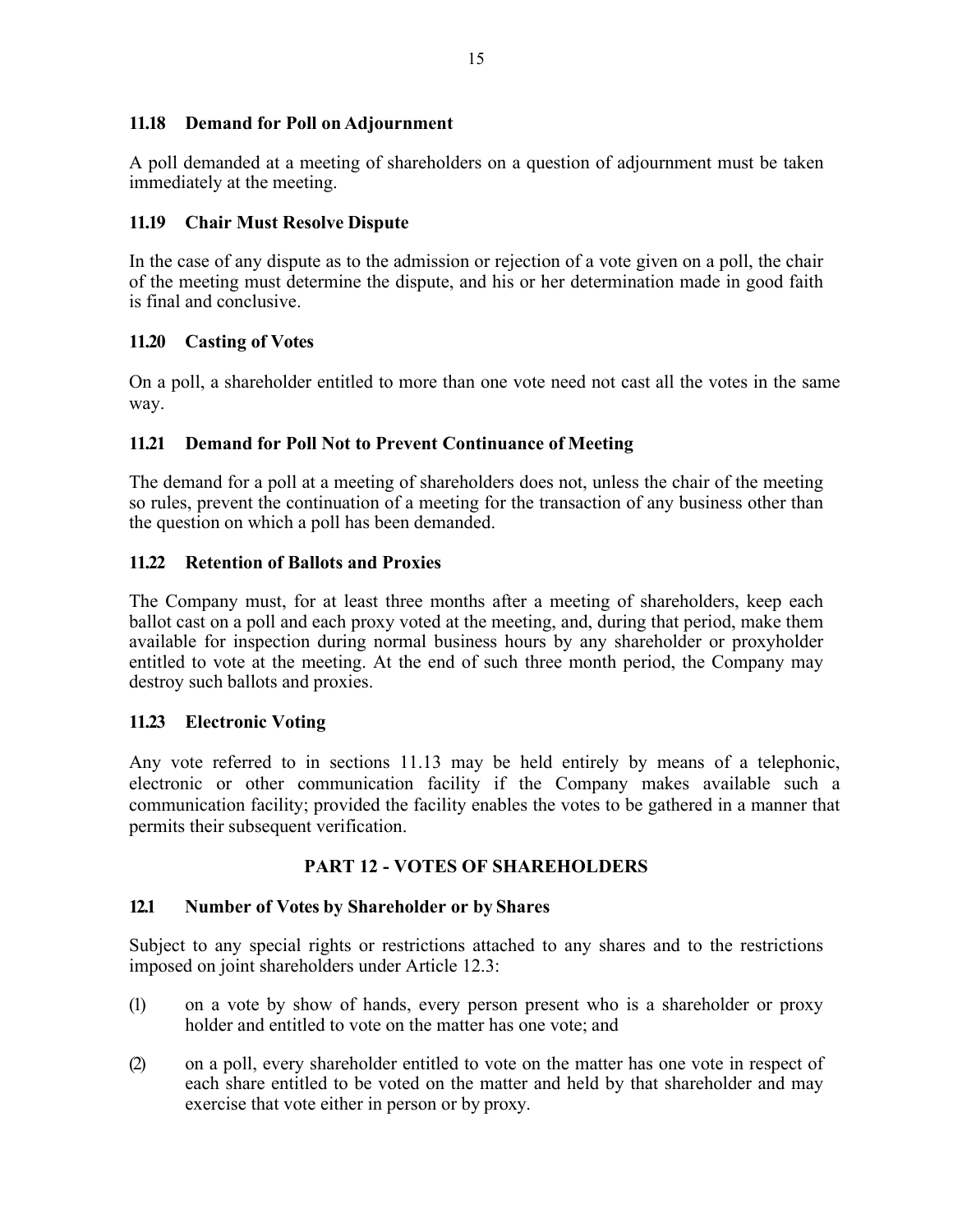# **12.2 Votes of Persons in Representative Capacity**

A person who is not a shareholder may vote at a meeting of shareholders, whether on a show of hands or on a poll, and may appoint a proxy holder to act at the meeting, if, before doing so, the person satisfies the chair of the meeting, or the directors, that the person is a legal personal representative or a trustee in bankruptcy for a shareholder who is entitled to vote at the meeting.

# **12.3 Votes by Joint Holders**

If there are joint shareholders registered in respect of any share:

- (1) any one of the joint shareholders may vote at any meeting, either personally or by proxy, in respect of the share as if that joint shareholder were solely entitled to it; or
- (2) if more than one of the joint shareholders is present at any meeting, personally or by proxy, and more than one of them votes in respect of that share, then only the vote of the joint shareholder present whose name stands first on the central securities register in respect of the share will be counted.

### **12.4 Legal Personal Representatives as Joint Shareholders**

Two or more legal personal representatives of a shareholder in whose sole name any share is registered are, for the purposes of Article 12.3, deemed to be joint shareholders.

#### **12.5 Representative of a Corporate Shareholder**

If a corporation, that is not a subsidiary of the Company, is a shareholder, that corporation may appoint a person to act as its representative at any meeting of shareholders of the Company, and:

- (1) for that purpose, the instrument appointing a representative must:
	- (a) be received at the registered office of the Company or at any other place specified, in the notice calling the meeting, for the receipt of proxies, at least the number of business days specified in the notice for the receipt of proxies, or if no number of days is specified, two business days before the day set for the holding of the meeting; or
	- (b) be provided, at the meeting, to the chair of the meeting or to a person designated by the chair of the meeting;
- $(2)$  if a representative is appointed under this Article 12.5:
	- (a) the representative is entitled to exercise in respect of and at that meeting the same rights on behalf of the corporation that the representative represents as that corporation could exercise if it were a shareholder who is an individual, including, without limitation, the right to appoint a proxy holder; and
	- (b) the representative, if present at the meeting, is to be counted for the purpose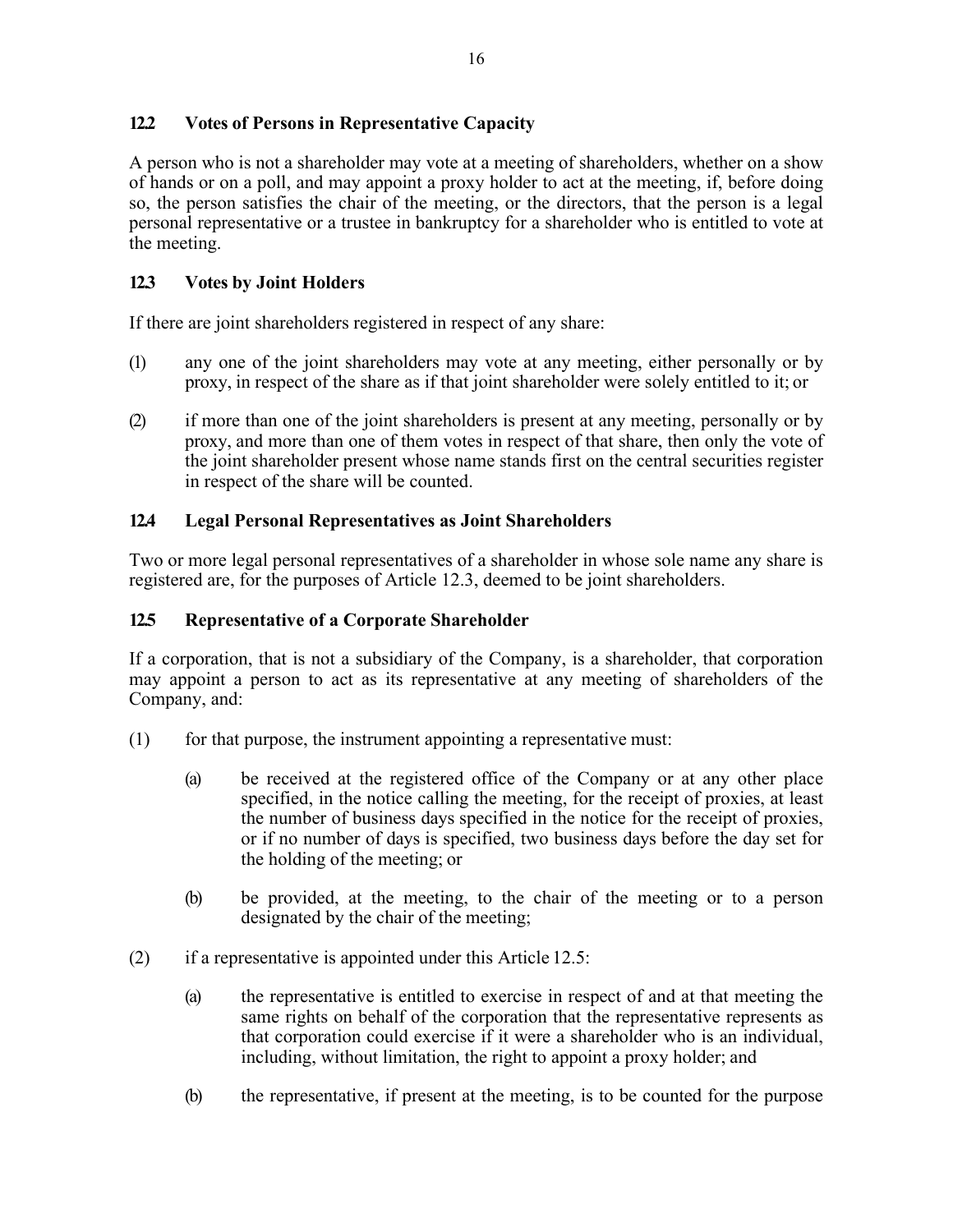of forming a quorum and is deemed to be a shareholder present in person at the meeting.

Evidence of the appointment of any such representative may be sent to the Company by written instrument, fax or any other method of transmitting legibly recorded messages.

# **12.6 Proxy Provisions Do Not Apply to AllCompanies**

Articles 12.7 to 12.15 do not apply to the Company if and for so long as it is a public company or a pre- existing reporting company which has the Statutory Reporting Company Provisions as part of its Articles or to which the Statutory Reporting Company Provisions apply.

# **12.7 Appointment of Proxy Holders**

Every shareholder of the Company, including a corporation that is a shareholder but not a subsidiary of the Company, entitled to vote at a meeting of shareholders of the Company may, by proxy, appoint one or more (but not more than five) proxy holders to attend and act at the meeting in the manner, to the extent and with the powers conferred by the proxy.

# **12.8 Alternate Proxy Holders**

A shareholder may appoint one or more alternate proxy holders to act in the place of an absent proxy holder.

# **12.9 When Proxy Holder Need Not Be Shareholder**

A person must not be appointed as a proxy holder unless the person is a shareholder, although a person who is not a shareholder may be appointed as a proxy holder if:

- (1) the person appointing the proxy holder is a corporation or a representative of a corporation appointed under Article 12.5;
- (2) the Company has at the time of the meeting for which the proxy holder is to be appointed only one shareholder entitled to vote at the meeting; or
- (3) the shareholders present in person or by proxy at and entitled to vote at the meeting for which the proxy holder is to be appointed, by a resolution on which the proxy holder is not entitled to vote but in respect of which the proxy holder is to be counted in the quorum, permit the proxy holder to attend and vote at the meeting.

# **12.10 Deposit of Proxy**

A proxy for a meeting of shareholders must:

(1) be received at the registered office of the Company or at any other place specified, in the notice calling the meeting, for the receipt of proxies, at least the number of business days specified in the notice, or if no number of days is specified, two business days before the day set for the holding of the meeting; or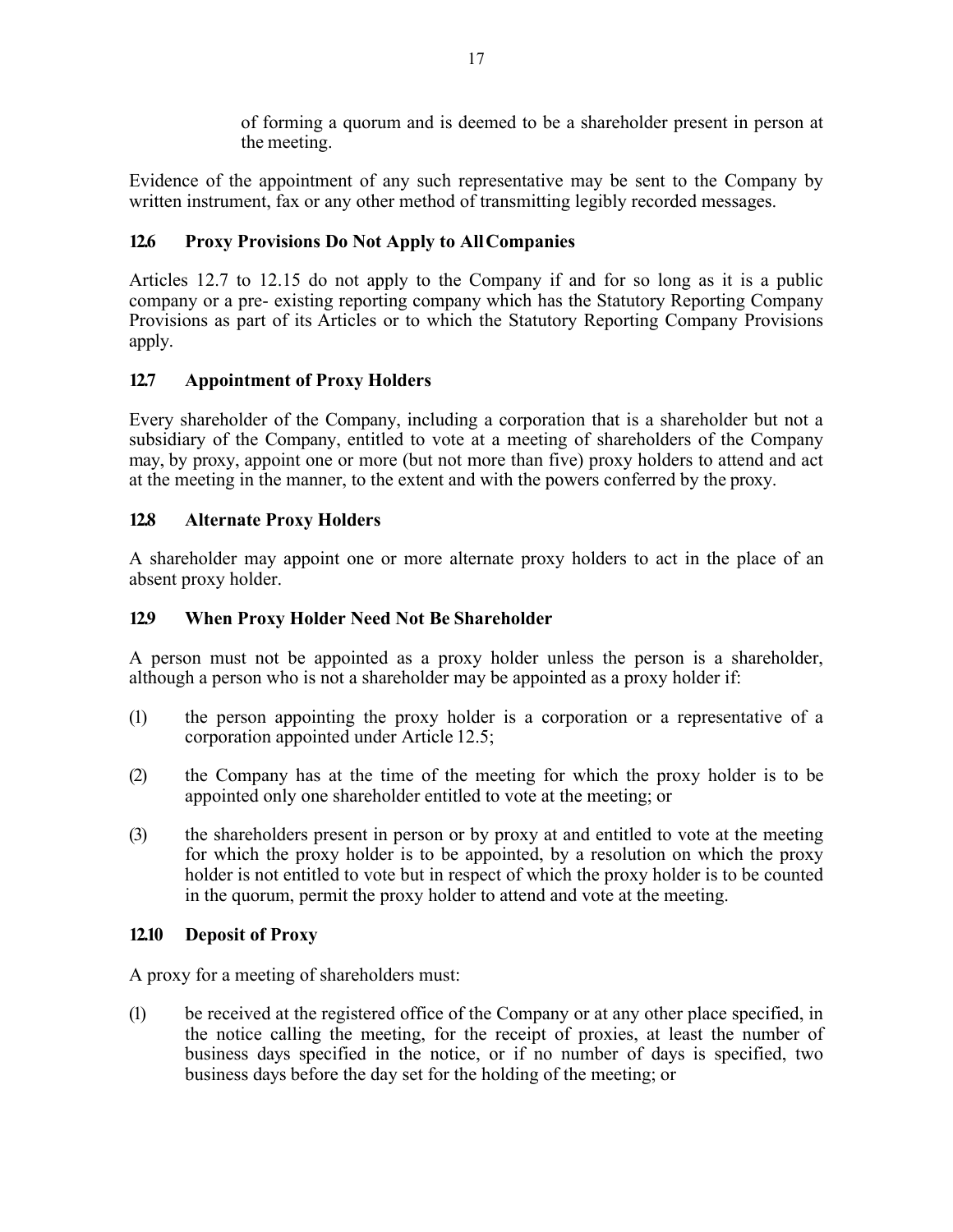(2) unless the notice provides otherwise, be provided, at the meeting, to the chair of the meeting orto a person designated by the chair of the meeting.

A proxy may be sent to the Company by written instrument, fax or any other method of transmitting legibly recorded messages.

### **12.11 Validity of Proxy Vote**

A vote given in accordance with the terms of a proxy is valid notwithstanding the death or incapacity of the shareholder giving the proxy and despite the revocation of the proxy or the revocation of the authority under which the proxy is given, unless notice in writing of that death, incapacity or revocation is received:

- (1) at the registered office of the Company, at any time up to and including the last business day before the day set for the holding of the meeting at which the proxy is to be used;or
- (2) by the chair of the meeting, before the vote istaken.

### **12.12 Form of Proxy**

A proxy, whether for a specified meeting or otherwise, must be either in the following form or in any other form approved by the directors or the chair of the meeting:

*[name of company]*

(the "Company")

The undersigned, being a shareholder of the Company, hereby appoints *[name]* or, failing that person, *[name]*, as proxy holder for the undersigned to attend, act and vote for and on behalf of the undersigned at the meeting of shareholders of the Company to be held on *[month, day, year]* and at any adjournment of that meeting.

Number of shares in respect of which this proxy is given (if no number is specified, then this proxy if given in respect of all shares registered in the name of the shareholder):

Signed *[month, day, year]*

*[Signature of shareholder]*

*[Name of shareholder—printed]*

#### **12.13 Revocation of Proxy**

Subject to Article 12.14, every proxy may be revoked by an instrument in writing that is:

(1) received at the registered office of the Company at any time up to and including the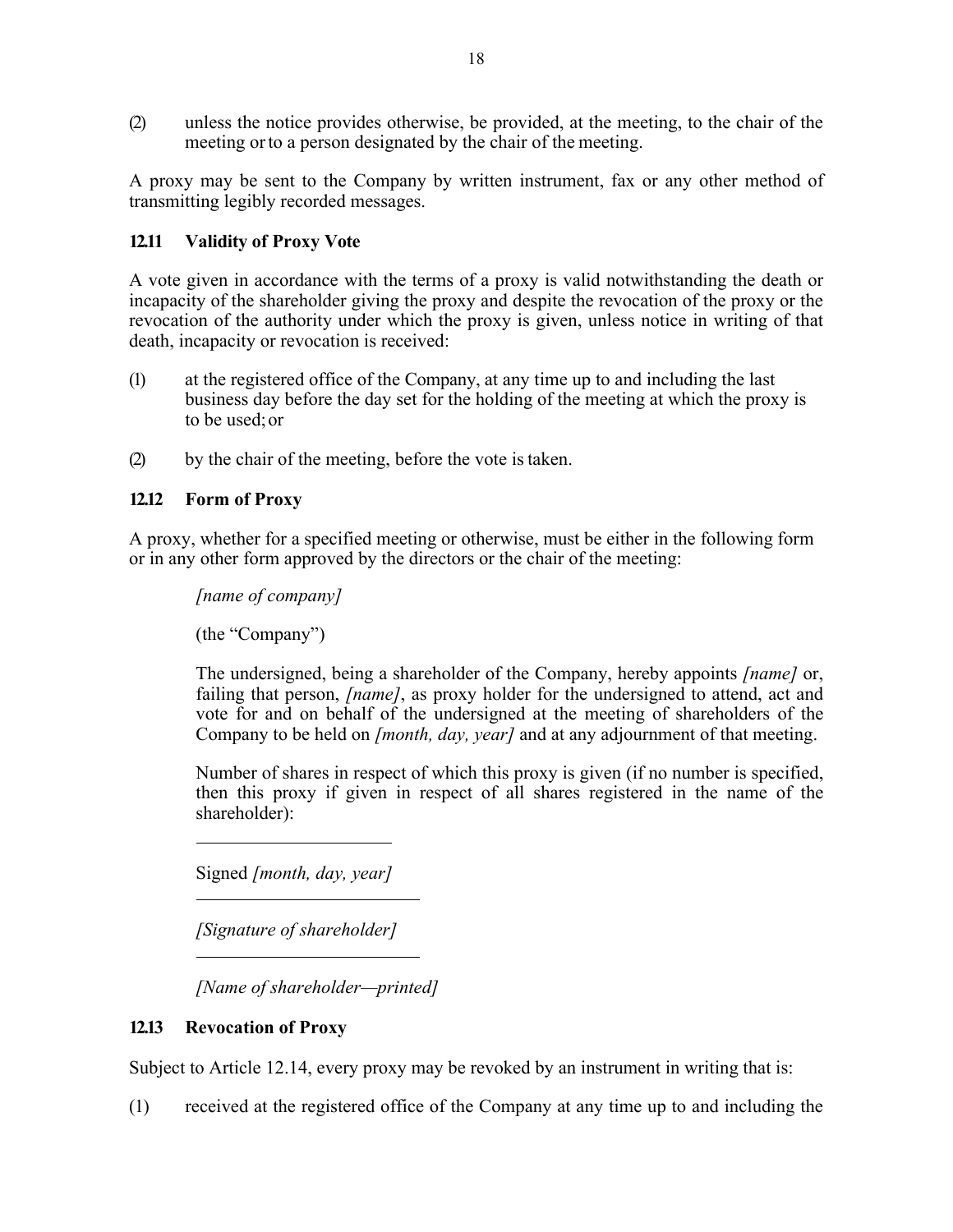last business day before the day set for the holding of the meeting at which the proxy is to be used; or

(2) provided, at the meeting, to the chair of the meeting.

# **12.14 Revocation of Proxy Must Be Signed**

An instrument referred to in Article 12.13 must be signed as follows:

- (1) if the shareholder for whom the proxy holder is appointed is an individual, the instrument must be signed by the shareholder or his or her legal personal representative or trustee in bankruptcy;
- (2) if the shareholder for whom the proxy holder is appointed is a corporation, the instrument must be signed by the corporation or by a representative appointed for the corporation under Article 12.5.

### **12.15 Production of Evidence of Authority to Vote**

The chair of any meeting of shareholders may, but need not, inquire into the authority of any person to vote at the meeting and may, but need not, demand from that person production of evidence as to the existence of the authority to vote.

# **PART 13 - DIRECTORS**

### **13.1 First Directors; Number of Directors**

The first directors are the persons designated as directors of the Company in the Notice of Articles that applies to the Company when it is recognized under the *Business Corporations Act*. The number of directors, excluding additional directors appointed under Article 14.8, is set at:

- (1) subject to paragraphs (2) and (3), the number of directors that is equal to the number of the Company's first directors;
- (2) if the Company is a public company, the greater of three and the most recently set of:
	- (a) the number of directors set by ordinary resolution (whether or not previous notice of the resolution was given); and
	- (b) the number of directors set under Article 14.4;
- (3) if the Company is not a public company, the most recently set of:
	- (a) the number of directors set by ordinary resolution (whether or not previous notice of the resolution was given); and
	- (b) the number of directors set under Article 14.4.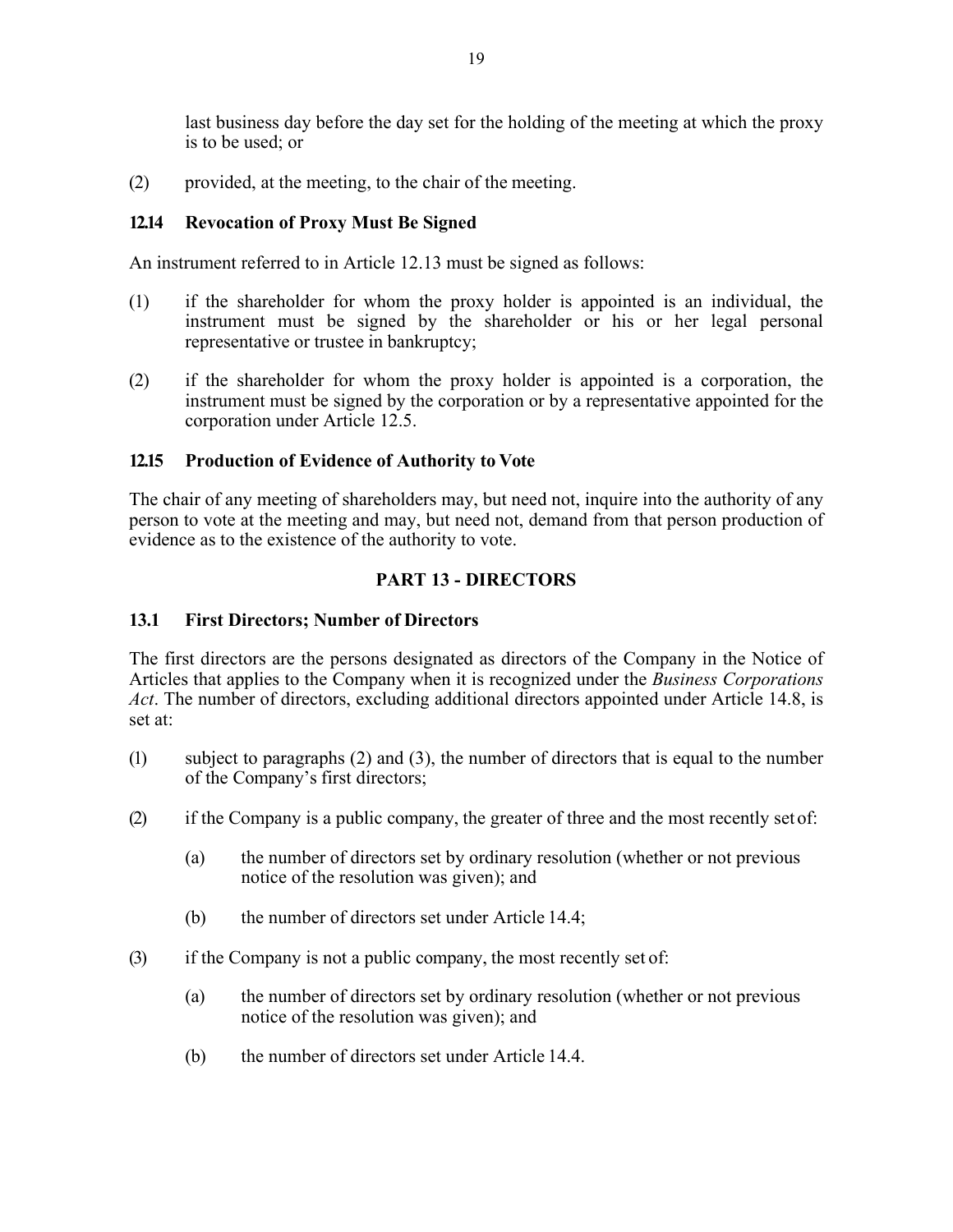# **13.2 Change in Number of Directors**

If the number of directors is set under Articles  $13.1(2)(a)$  or  $13.1(3)(a)$ :

- (1) the shareholders may elect or appoint the directors needed to fill any vacancies in the board of directors up to that number;
- (2) if the shareholders do not elect or appoint the directors needed to fill any vacancies in the board of directors up to that number contemporaneously with the setting of that number, then the directors may appoint, or the shareholders may elect or appoint, directors to fill thosevacancies.

#### **13.3 Directors' Acts Valid DespiteVacancy**

An act or proceeding of the directors is not invalid merely because fewer than the number of directorsset or otherwise required under these Articles is in office.

#### **13.4 Qualifications of Directors**

A director is not required to hold a share in the capital of the Company as qualification for his or her office but must be qualified as required by the *Business Corporations Act* to become, act or continue to act as a director.

#### **13.5 Remuneration of Directors**

The directors are entitled to the remuneration for acting as directors, if any, as the directors may from time to time determine. If the directors so decide, the remuneration of the directors, if any, will be determined by the shareholders. That remuneration may be in addition to any salary or other remuneration paid to any officer or employee of the Company as such, who is also a director.

#### **13.6 Reimbursement of Expenses of Directors**

The Company must reimburse each director for the reasonable expenses that he or she may incur in and about the business of the Company.

#### **13.7 Special Remuneration for Directors**

If any director who is not an employee or officer performs any professional or other services for the Company that in the opinion of the directors are outside the ordinary duties of a director who is not an employee or officer, or if any director who is not an employee or officer is otherwise specially occupied in or about the Company's business, he or she may be paid remuneration fixed by the directors, or, at the option of that director who is not an employee or officer, fixed by ordinary resolution, and such remuneration may be either in addition to, or in substitution for, any other remuneration that he or she may be entitled to receive.

#### **13.8 Gratuity, Pension or Allowance on Retirement of Director**

Unless otherwise determined by ordinary resolution, the directors on behalf of the Company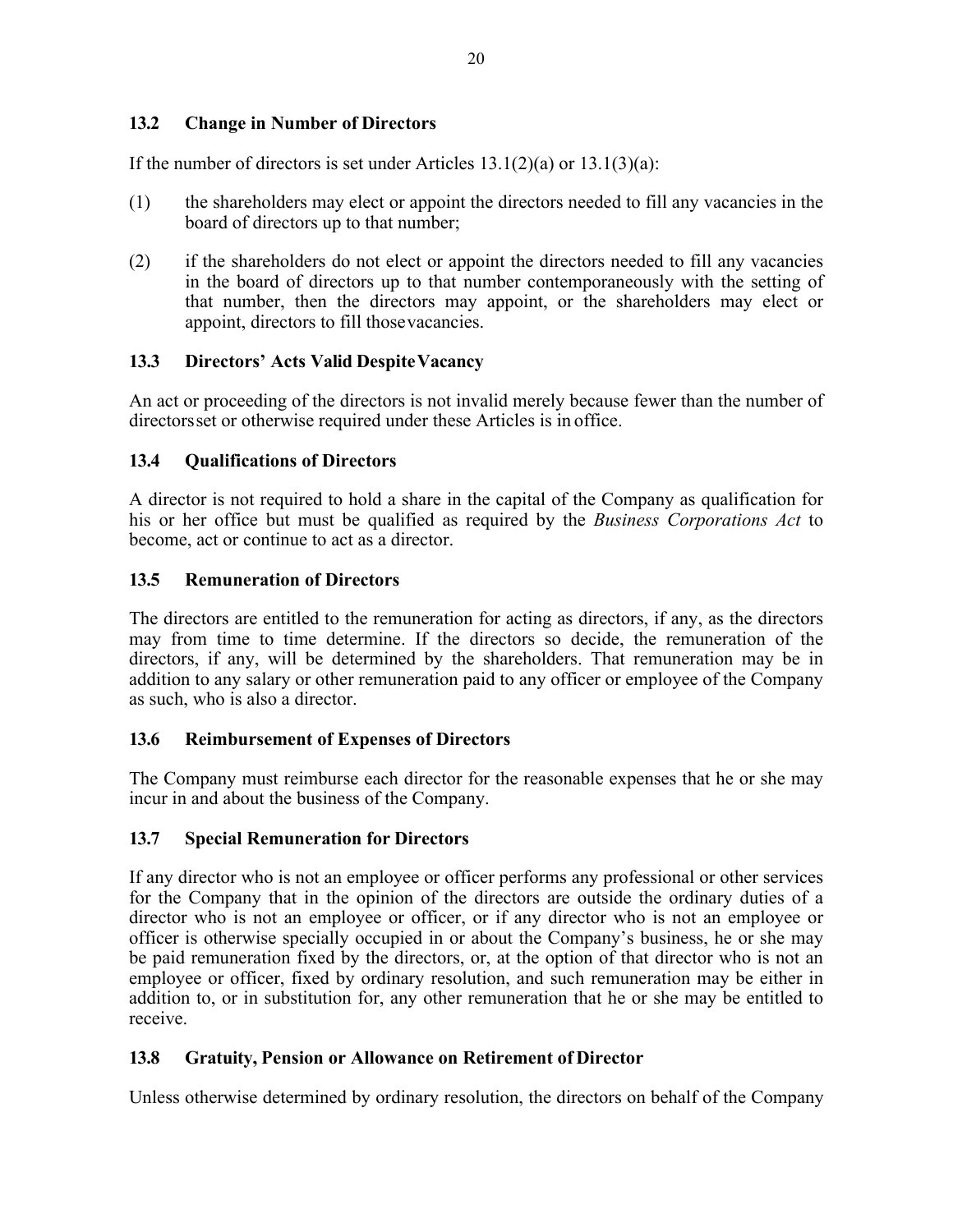may pay a gratuity or pension or allowance on retirement to any director who has held any salaried office or place of profit with the Company or to his or her spouse or dependants and may make contributions to any fund and pay premiums for the purchase or provision of any such gratuity, pension or allowance.

# **PART 14 - ELECTION AND REMOVAL OF DIRECTORS**

#### **14.1 Election at Annual General Meeting**

At every annual general meeting and in every unanimous resolution in lieu of an annual general meeting as contemplated by Article 10.2:

- (1) the shareholders entitled to vote at the annual general meeting for the election of directors must elect, or in the unanimous resolution appoint, a board of directors consisting of the number of directors for the time being set under these Articles; and
- (2) all the directors cease to hold office immediately before the election or appointment of directors under paragraph (1), but are eligible for re-election or re-appointment.

#### **14.2 Consent to be a Director**

No election, appointment or designation of an individual as a director is valid unless:

- (1) that individual consents to be a director in the manner provided for in the *Business Corporations Act*;
- (2) that individual is elected or appointed at a meeting at which the individual is present and the individual does not refuse, at the meeting, to be a director; or
- (3) with respect to first directors, the designation is otherwise valid under the *Business Corporations Act*.

#### **14.3 Failure to Elect or AppointDirectors**

If:

- (1) the Company fails to hold an annual general meeting, and all the shareholders who are entitled to vote at an annual general meeting fail to pass the unanimous resolution contemplated by Article 10.2, on or before the date by which the annual general meeting is required to be held under the *Business Corporations Act*; or
- (2) the shareholders fail, at the annual general meeting or in the unanimous resolution contemplated by Article 10.2, to elect or appoint anydirectors;

then each director then in office continues to hold office until the earlier of:

- (3) the date on which his or her successor is elected or appointed; and
- (4) the date on which he or she otherwise ceases to hold office under the *Business*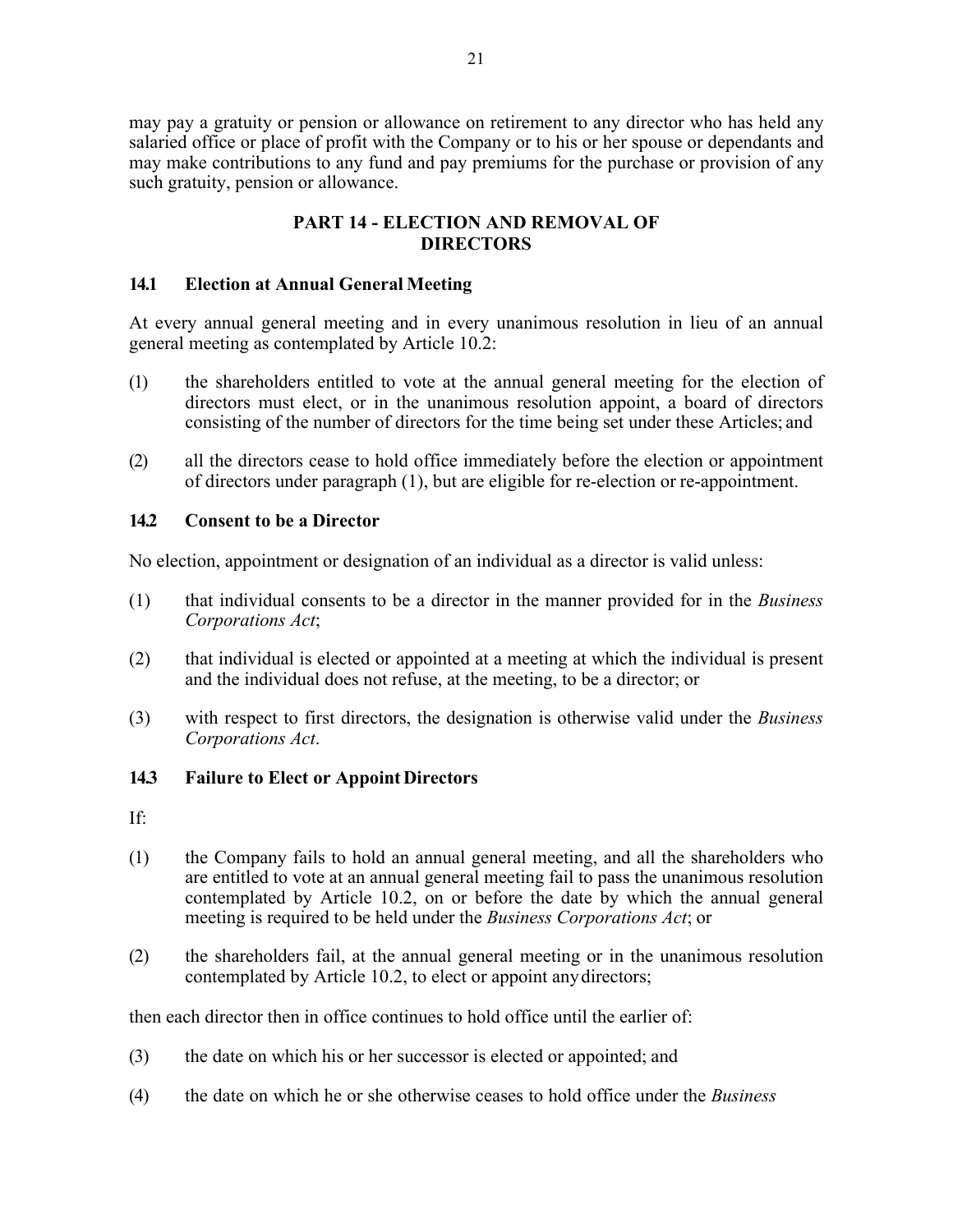*Corporations Act* or these Articles.

# **14.4 Places of Retiring Directors Not Filled**

If, at any meeting of shareholders at which there should be an election of directors, the places of any of the retiring directors are not filled by that election, those retiring directors who are not re-elected and who are asked by the newly elected directors to continue in office will, if willing to do so, continue in office to complete the number of directors for the time being set pursuant to these Articles until further new directors are elected at a meeting of shareholders convened for that purpose. If any such election or continuance of directors does not result in the election or continuance of the number of directors for the time being set pursuant to these Articles, the number of directors of the Company is deemed to be set at the number of directors actually elected or continued in office.

### **14.5 Directors May Fill Casual Vacancies**

Any casual vacancy occurring in the board of directors may be filled by the directors.

### **14.6 Remaining Directors Power toAct**

The directors may act notwithstanding any vacancy in the board of directors, but if the Company has fewer directors in office than the number set pursuant to these Articles as the quorum of directors, the directors may only act for the purpose of appointing directors up to that number or of summoning a meeting of shareholders for the purpose of filling any vacancies on the board of directors or, subject to the *Business Corporations Act*, for any other purpose.

#### **14.7 Shareholders May Fill Vacancies**

If the Company has no directors or fewer directors in office than the number set pursuant to these Articles as the quorum of directors, the shareholders may elect or appoint directors to fill any vacancies on the board of directors.

#### **14.8 Additional Directors**

Notwithstanding Article 13.1, between annual general meetings or unanimous resolutions contemplated by Article 14.2, the directors may appoint one or more additional directors, but the number of additional directors appointed under this Article 14.8 must not at any time exceed:

- (1) one-third of the number of first directors, if, at the time of the appointments, one or more of the first directors have not yet completed their first term of office; or
- (2) in any other case, one-third of the number of the current directors who were elected or appointed as directors other than under this Article 14.8.

Any director so appointed ceases to hold office immediately before the next election or appointment of directors under Article 14.1(1), but is eligible for re-election or reappointment.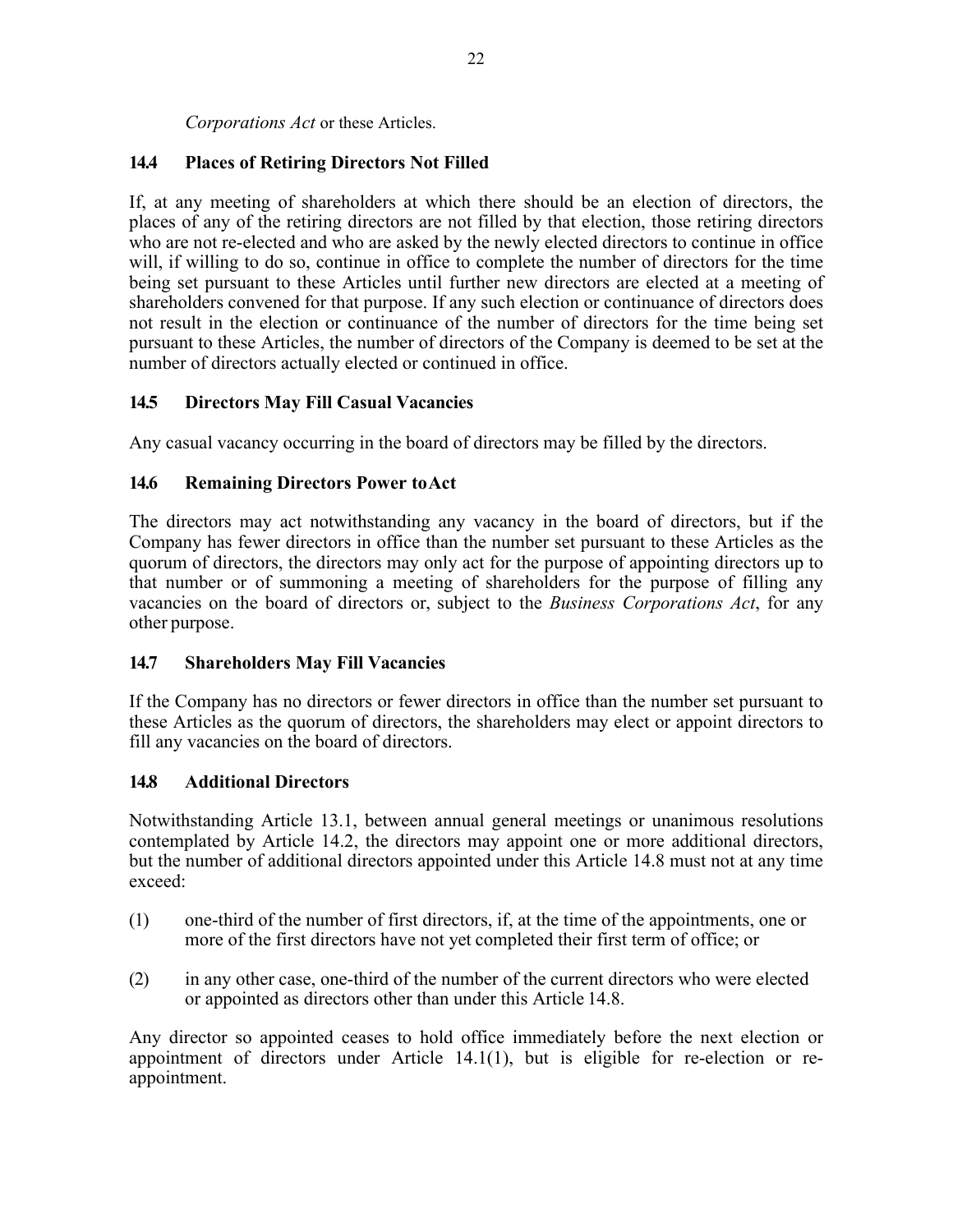#### **14.9 Ceasing to be a Director**

A director ceases to be a director when:

- (1) the term of office of the director expires;
- (2) the director dies;
- (3) the director resigns as a director by notice in writing provided to the Company or a lawyer for the Company; or
- (4) the director is removed from office pursuant to Articles 14.10.

#### **14.10 Removal of Director by Shareholders**

The Company may remove any director before the expiration of his or her term of office by ordinary resolution. In that event, the shareholders may elect, or appoint by ordinary resolution, a director to fill the resulting vacancy. If the shareholders do not elect or appoint a director to fill the resulting vacancy contemporaneously with the removal, then the directors may appoint or the shareholders may elect, or appoint by ordinary resolution, a director to fill that vacancy.

#### **PART 15 - POWERS AND DUTIES OF DIRECTORS**

#### **15.1 Powers of Management**

The directors must, subject to the *Business Corporations Act* and these Articles, manage or supervise the management of the business and affairs of the Company and have the authority to exercise all such powers of the Company as are not, by the *Business Corporations Act* or by these Articles, required to be exercised by the shareholders of the Company.

#### **15.2 Appointment of Attorney of Company**

The directors may from time to time, by power of attorney or other instrument, under seal if so required by law, appoint any person to be the attorney of the Company for such purposes, and with such powers, authorities and discretions (not exceeding those vested in or exercisable by the directors under these Articles and excepting the power to fill vacancies in the board of directors, to remove a director, to change the membership of, or fill vacancies in, any committee of the directors, to appoint or remove officers appointed by the directors and to declare dividends) and for such period, and with such remuneration and subject to such conditions as the directors may think fit. Any such power of attorney may contain such provisions for the protection or convenience of persons dealing with such attorney as the directors think fit. Any such attorney may be authorized by the directors to sub-delegate all or any of the powers, authorities and discretions for the time being vested in him or her.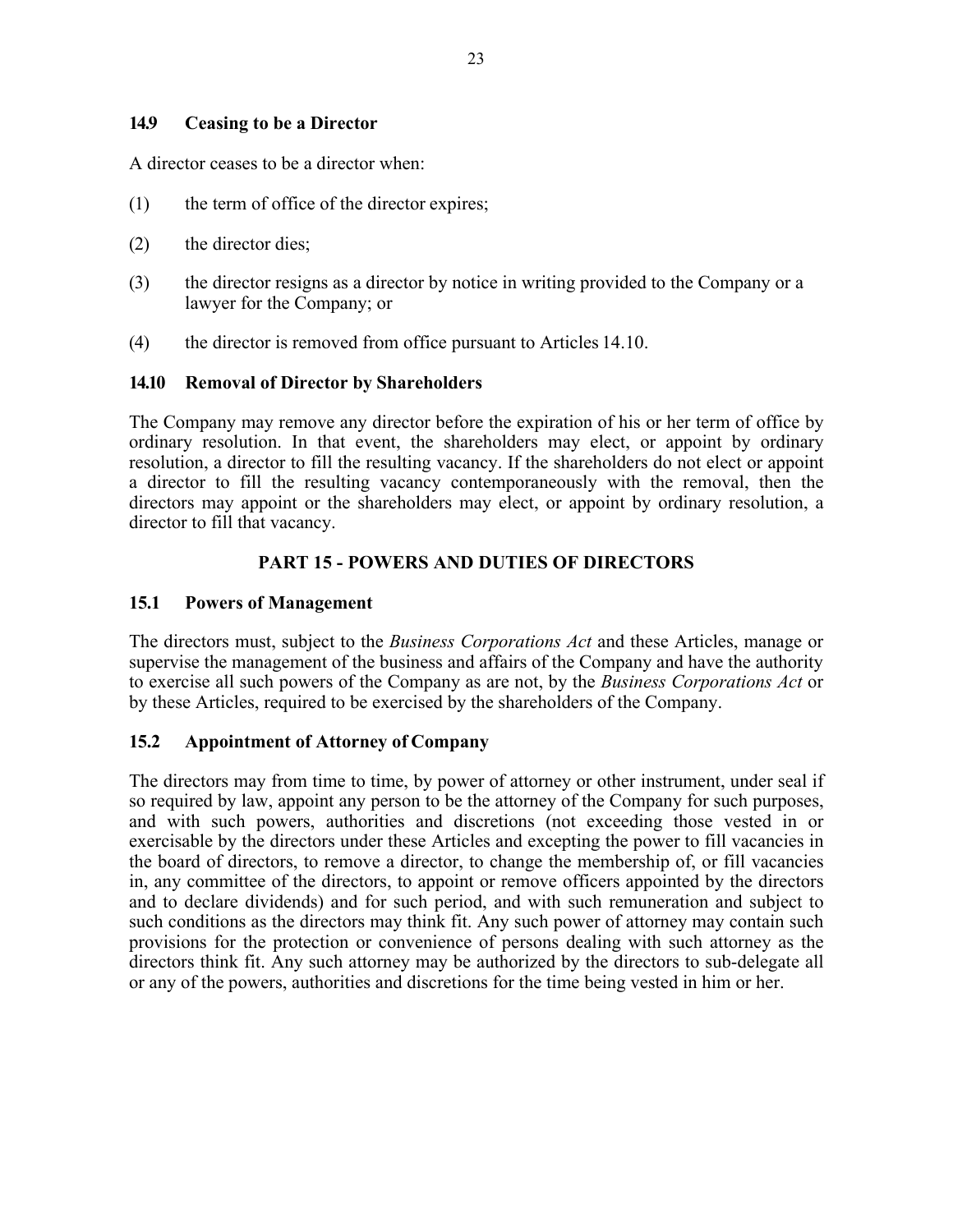### **PART 16 - DISCLOSURE OF INTEREST OF DIRECTORS**

#### **16.1 Obligation to Account for Profits**

A director or senior officer who holds a disclosable interest (as that term is used in the *Business Corporations Act*) in a contract or transaction into which the Company has entered or proposes to enter is liable to account to the Company for any profit that accrues to the director or senior officer under or as a result of the contract or transaction only if and to the extent provided in the *Business Corporations Act* or the OBCA.

#### **16.2 Restrictions on Voting by Reason of Interest**

A director who holds a disclosable interest in a contract or transaction into which the Company has entered or proposes to enter is not entitled to vote on any directors' resolution to approve that contract or transaction, unless all the directors have a disclosable interest in that contract or transaction, in which case any or all of those directors may vote on such resolution.

#### **16.3 Interested Director Counted in Quorum**

A director who holds a disclosable interest in a contract or transaction into which the Company has entered or proposes to enter and who is present at the meeting of directors at which the contract or transaction is considered for approval may be counted in the quorum at the meeting whether or not the director votes on any or all of the resolutions considered at the meeting.

#### **16.4 Disclosure of Conflict of Interest or Property**

A director or senior officer who holds any office or possesses any property, right or interest that could result, directly or indirectly, in the creation of a duty or interest that materially conflicts with that individual's duty or interest as a director or senior officer, must disclose the nature and extent of the conflict as required by the *Business Corporations Act*.

#### **16.5 Director Holding Other Office in the Company**

A director may hold any office or place of profit with the Company, other than the office of auditor of the Company, in addition to his or her office of director for the period and on the terms (as to remuneration or otherwise) that the directors may determine.

#### **16.6 No Disqualification**

Subject to any restrictions under the OBCA, no director or intended director is disqualified by his or her office from contracting with the Company either with regard to the holding of any office or place of profit the director holds with the Company or as vendor, purchaser or otherwise, and no contract or transaction entered into by or on behalf of the Company in which a director is in any way interested is liable to be voided for that reason.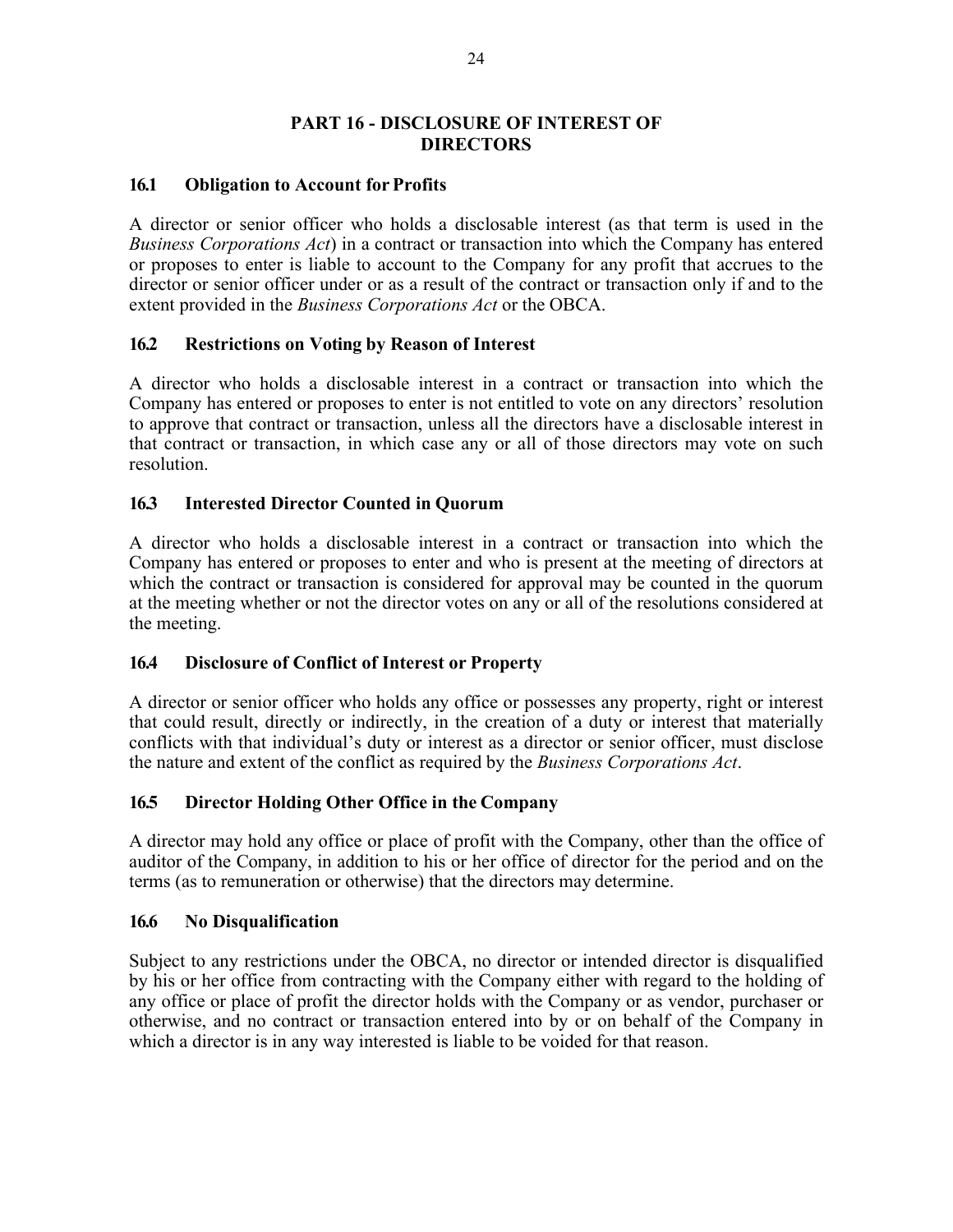### **16.7 Professional Services by Director or Officer**

Subject to the *Business Corporations Act* and the OBCA, a director or officer, or any person in which a director or officer has an interest, may act in a professional capacity for the Company, except as auditor of the Company, and the director or officer or such person is entitled to remuneration for professional services as if that director or officer were not a director or officer.

### **16.8 Director or Officer in Other Corporations**

A director or officer may be or become a director, officer or employee of, or otherwise interested in, any person in which the Company may be interested as a shareholder or otherwise, and, subject to the *Business Corporations Act* and the OBCA, the director or officer is not accountable to the Company for any remuneration or other benefits received by him or her as director, officer or employee of, or from his or her interest in, such other person.

# **PART 17 - PROCEEDINGS OF DIRECTORS**

### **17.1 Meetings of Directors**

The directors may meet together for the conduct of business, adjourn and otherwise regulate their meetings as they think fit, and meetings of the directors held at regular intervals may be held at the place, at the time and on the notice, if any, as the directors may from time to time determine.

#### **17.2 Voting at Meetings**

Questions arising at any meeting of directors are to be decided by a majority of votes and, in the case of an equality of votes, the chair of the meeting does not have a second or casting vote.

#### **17.3 Chair of Meetings**

The following individual is entitled to preside as chair at a meeting of directors:

- $(1)$  the chair of the board, if any;
- (2) in the absence of the chair of the board, the president, if any, if the president is a director; or
- (3) any other director chosen by the directorsif:
	- (a) neither the chair of the board nor the president, if a director, is present at the meeting within 15 minutes after the time set for holding the meeting;
	- (b) neither the chair of the board nor the president, if a director, is willing to chair the meeting; or
	- (c) the chair of the board and the president, if a director, have advised the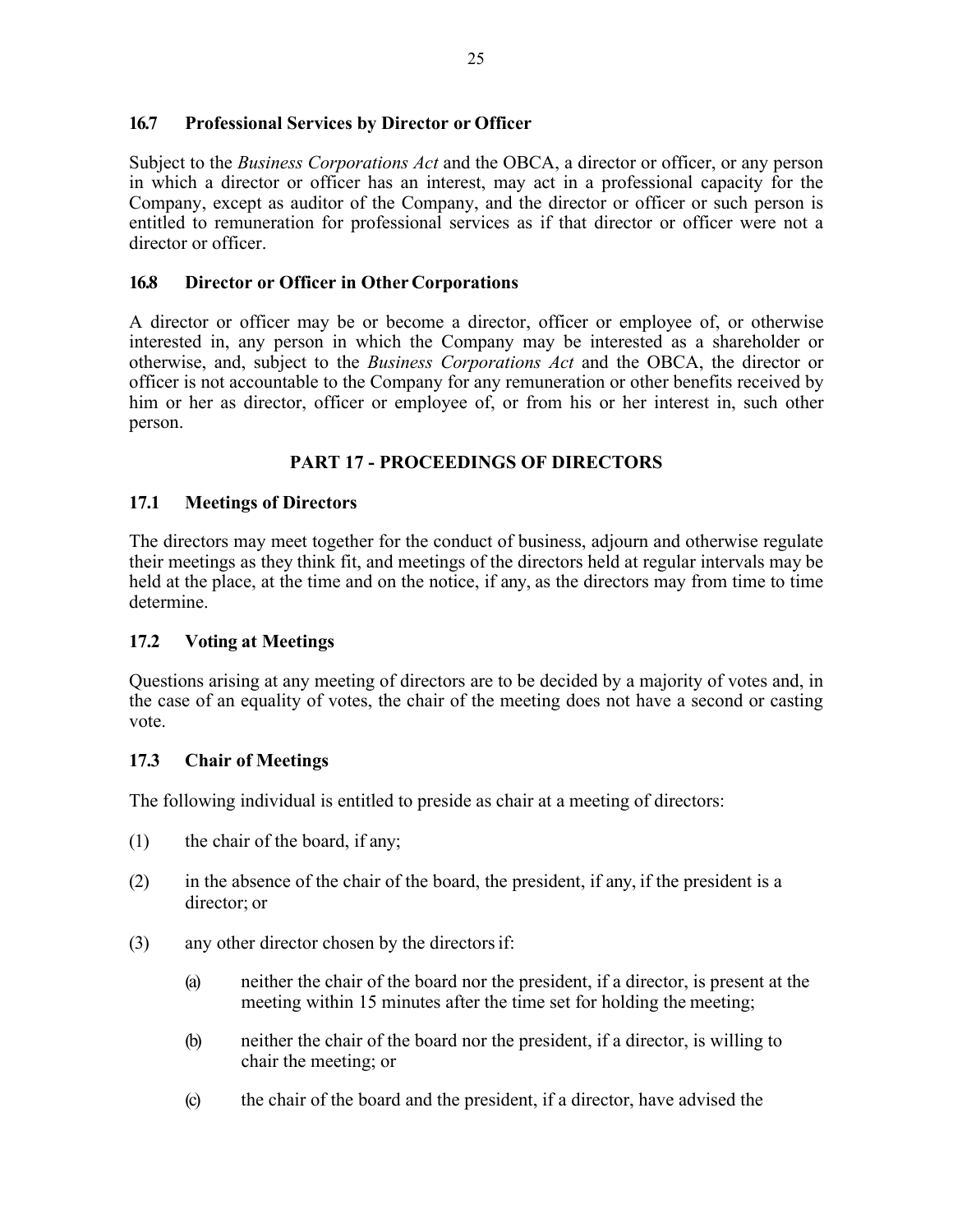secretary, if any, or any other director, that they will not be present at the meeting.

### **17.4 Meetings by Telephone or Other Communications Medium**

A director may participate in a meeting of the directors or of any committee of the directors in person or by telephone if all directors participating in the meeting, whether in person or by telephone or other communications medium, are able to communicate with each other. A director may participate in a meeting of the directors or of any committee of the directors by a communications medium other than telephone if all directors participating in the meeting, whether in person or by telephone or other communications medium, are able to communicate with each other and if all directors who wish to participate in the meeting agree to such participation. A director who participates in a meeting in a manner contemplated by this Article 17.4 is deemed for all purposes of the *Business Corporations Act* and these Articles to be present at the meeting and to have agreed to participate in that manner**.**

# **17.5 Calling of Meetings**

A director may, and the secretary or an assistant secretary of the Company, if any, on the request of a director must, call a meeting of the directors at any time.

### **17.6 Notice of Meetings**

Other than for meetings held at regular intervals as determined by the directors pursuant to Article 17.1, reasonable notice of each meeting of the directors, specifying the place, day and time of that meeting must be given to each of the directors by any method set out in Article 23.1 or orally or by telephone.

#### **17.7 When Notice Not Required**

It is not necessary to give notice of a meeting of the directors to a director if:

- (1) the meeting is to be held immediately following a meeting of shareholders at which that director was elected or appointed, or is the meeting of the directors at which that director is appointed; or
- (2) the director has waived notice of the meeting.

#### **17.8** Meeting Valid Despite Failure to Give Notice

The accidental omission to give notice of any meeting of directors to, or the non-receipt of any notice by, any director, does not invalidate any proceedings at that meeting.

#### **17.9 Waiver of Notice of Meetings**

Any director may send to the Company a document signed by him or her waiving notice of any past, present or future meeting or meetings of the directors and may at any time withdraw that waiver with respect to meetings held after that withdrawal. After sending a waiver with respect to all future meetings and until that waiver is withdrawn, no notice of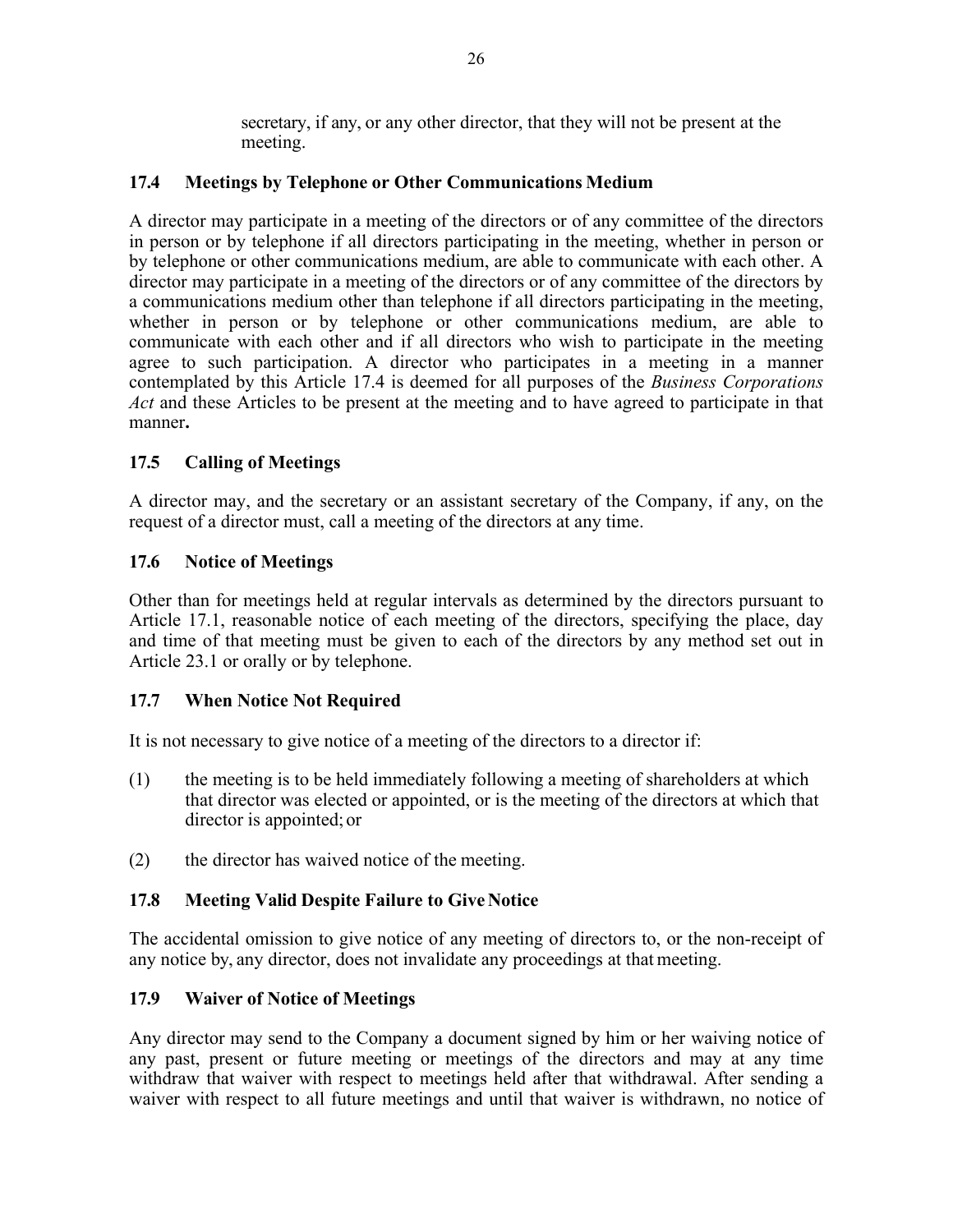any meeting of the directors need be given to that director and, unless the director otherwise requires by notice in writing to the Company, all meetings of the directors so held are deemed not to be improperly called or constituted by reason of notice nothaving been given to such director.

# **17.10 Quorum**

The quorum necessary for the transaction of the business of the directors may be set by the directors and, if not so set, is deemed to be a majority of the number directors, provided that where the number of directors of the Company is two directors, both directors must be present to constitute ameeting.

### **17.11 Validity of Acts Where AppointmentDefective**

Subject to the *Business Corporations Act*, an act of a director or officer is not invalid merely because of an irregularity in the election or appointment or a defect in the qualification of that director or officer.

### **17.12 Consent Resolutions in Writing**

A resolution of the directors or of any committee of the directors consented to in writing by all of the directors entitled to vote on it, whether by signed document, fax, email or any other method of transmitting legibly recorded messages, is as valid and effective as if it had been passed at a meeting of the directors or of the committee of the directors duly called and held. Such resolution may be in two or more counterparts which together are deemed to constitute one resolution in writing. A resolution passed in that manner is effective on the date stated in the resolution or on the latest date stated on any counterpart. A resolution of the directors or of any committee of the directors passed in accordance with this Article 17.12 is deemed to be a proceeding at a meeting of directors or of the committee of the directors and to be as valid and effective as if it had been passed at a meeting of the directors or of the committee of the directors that satisfies all the requirements of the *Business Corporations Act* and all the requirements of these Articles relating to meetings of the directors or of a committee of the directors.

# **PART 18 - EXECUTIVE AND OTHER COMMITTEES**

#### **18.1 Appointment and Powers of Executive Committee**

The directors may, by resolution, appoint an executive committee consisting of the director or directors that they consider appropriate, and this committee has, during the intervals between meetings of the board of directors, all of the directors' powers, except:

- (1) the power to fill vacancies in the board of directors;
- (2) the power to remove a director;
- (3) the power to change the membership of, or fill vacancies in, any committee of the directors;and
- (4) such other powers, if any, as may be set out in the resolution or any subsequent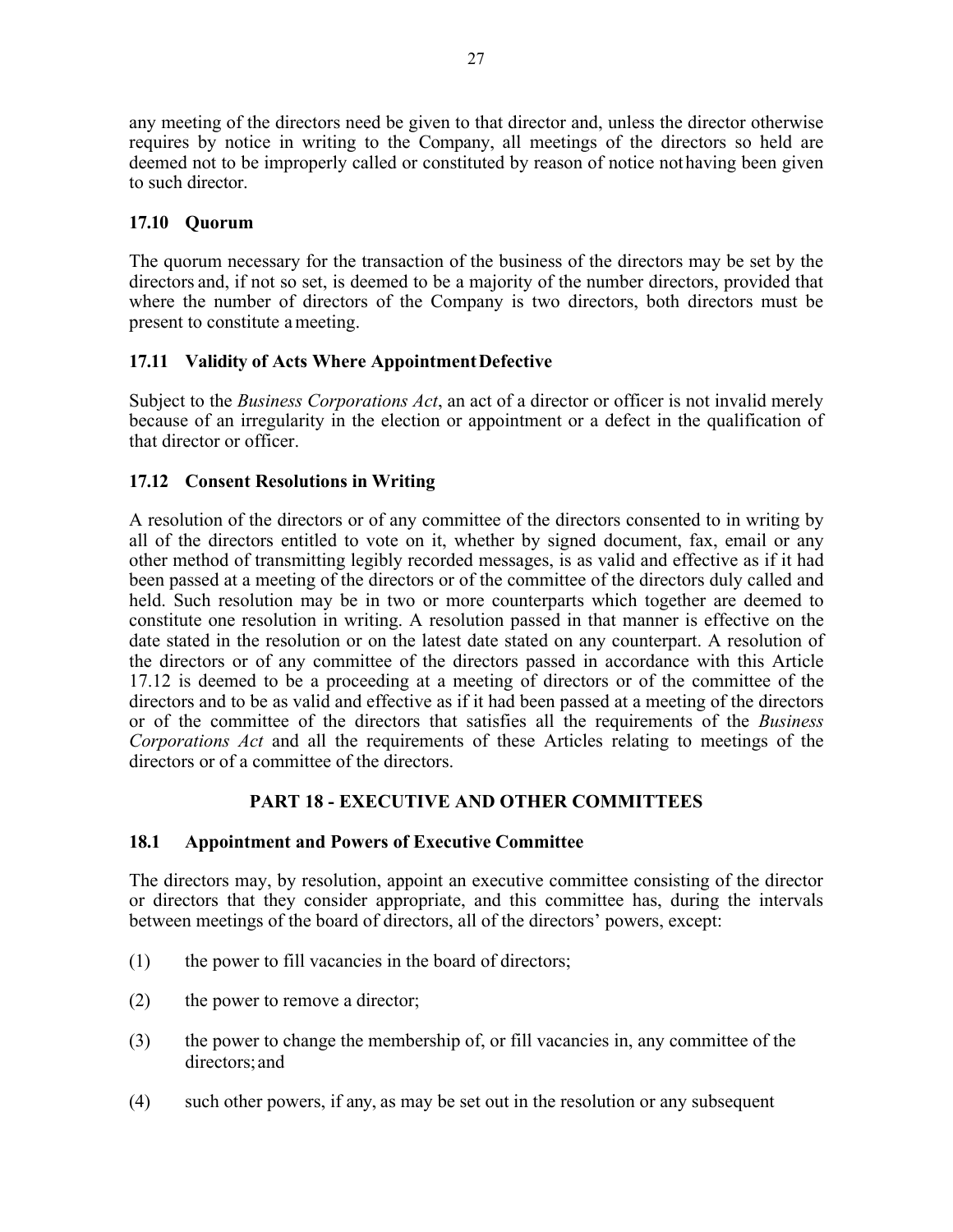directors' resolution.

### **18.2 Appointment and Powers of Other Committees**

The directors may, by resolution:

- (1) appoint one or more committees (other than the executive committee) consisting of the director or directors that they consider appropriate;
- (2) delegate to a committee appointed under paragraph (1) any of the directors'powers, except:
	- (a) the power to fill vacancies in the board of directors;
	- (b) the power to remove a director;
	- (c) the power to change the membership of, or fill vacancies in, any committee of the directors; and
	- (d) the power to appoint or remove officers appointed by the directors; and
- (3) make any delegation referred to in paragraph (2) subject to the conditions set out in the resolution or any subsequent directors'resolution.

### **18.3 Obligations of Committees**

Any committee appointed under Articles 18.1, 18.2 and 18.6, in the exercise of the powers delegated to it, must:

- (1) conform to any rules that may from time to time be imposed on it by the directors;and
- (2) report every act or thing done in exercise of those powers at such times as the directors may require.

#### **18.4 Powers of Board**

The directors may, at any time, with respect to a committee appointed under Articles 18.1, 18.2 and 18.6:

- (1) revoke or alter the authority given to the committee, or override a decision made by the committee, except as to acts done before such revocation, alteration or overriding;
- (2) terminate the appointment of, or change the membership of, the committee; and
- (3) fill vacancies in the committee.

#### **18.5 Committee Meetings**

Subject to Article 18.3(1) and unless the directors otherwise provide in the resolution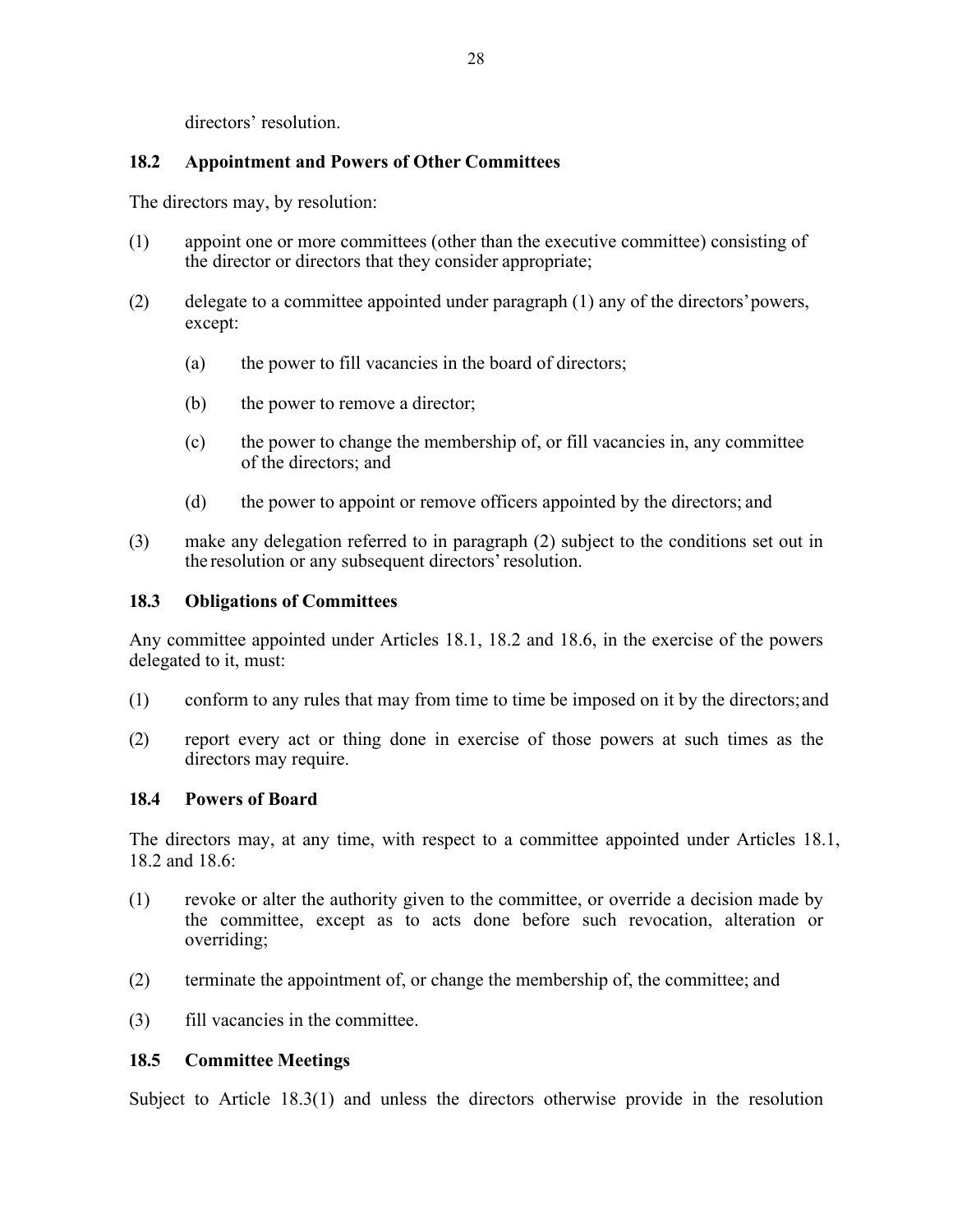appointing the committee or in any subsequent resolution, with respect to a committee appointed under Articles 18.1, 18.2 and 18.6:

- (1) the committee may meet and adjourn as it thinks proper;
- (2) the committee may elect a chair of its meetings but, if no chair of a meeting is elected, or if at a meeting the chair of the meeting is not present within 15 minutes after the time set for holding the meeting, the directors present who are members of the committee may choose one of their number to chair the meeting;
- (3) a majority of the members of the committee constitutes a quorum of the committee; and
- (4) questions arising at any meeting of the committee are determined by a majority of votes of the members present, and in case of an equality of votes, the chair of the meeting does not have a second or casting vote.

#### **18.6 Audit Committee**

If the Company is a public company the directors shall, and otherwise the directors may, constitute an audit committee composed of not fewer than three directors, a majority of whom are not officers or employees of the Company or any of its affiliates, and who shall hold office until the next annual meeting of shareholders. Notwithstanding anything provided in this Part 18, the audit committee shall have the powers and duties provided in the *Business Corporations Act*.

#### **PART 19 - OFFICERS**

#### **19.1 Directors May Appoint Officers**

The directors may, from time to time, appoint such officers, if any, as the directors determine and the directors may, at any time, terminate any such appointment.

#### **19.2 Functions, Duties and Powers of Officers**

The directors may, for each officer:

- (1) determine the functions and duties of the officer;
- (2) entrust to and confer on the officer any of the powers exercisable by the directors on such terms and conditions and with such restrictions as the directors think fit; and
- (3) revoke, withdraw, alter or vary all or any of the functions, duties and powers of the officer.

#### **19.3 Qualifications**

No officer may be appointed unless that officer is qualified in accordance with the *Business Corporations Act*. One person may hold more than one position as an officer of the Company. Any person appointed as the chair of the board or as the managing director must be a director. Any other officer need not be a director.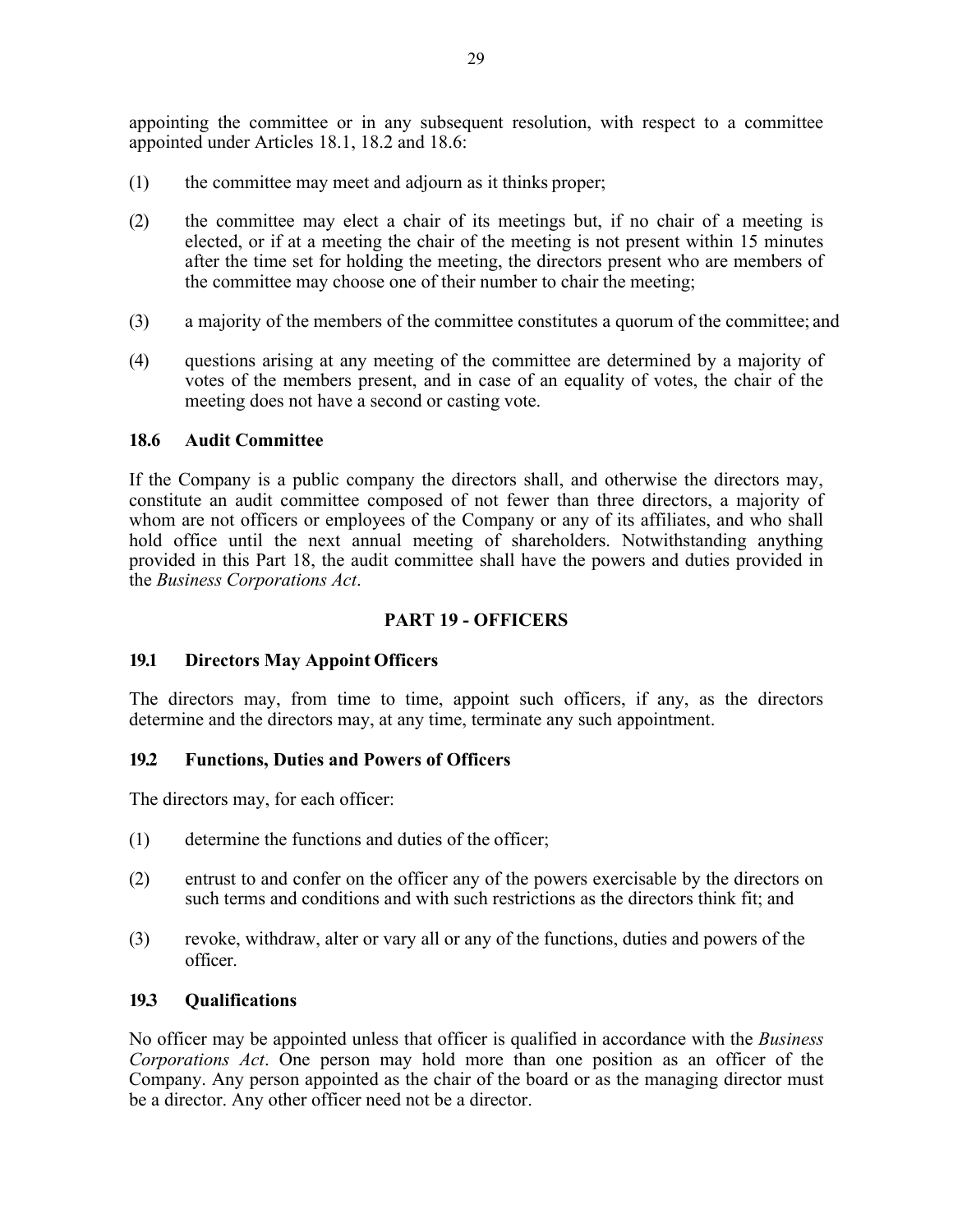### **19.4 Remuneration and Terms of Appointment**

All appointments of officers are to be made on the terms and conditions and at the remuneration (whether by way of salary, fee, commission, participation in profits or otherwise) that the directors think fit and are subject to termination at the pleasure of the directors, and an officer may in addition to such remuneration be entitled to receive, after he or she ceases to hold such office or leaves the employment of the Company, a pension or gratuity.

# **PART 20 - INDEMNIFICATION**

### **20.1 Definitions**

In this Article 20:

- (1) "eligible penalty" means a judgment, penalty or fine awarded or imposed in, or an amount paidin settlement of, an eligible proceeding;
- (2) "eligible proceeding" means a legal proceeding or investigative action, whether current, threatened, pending or completed, in which a director or a former director of the Company (an "eligible party") or any of the heirs and legal personal representatives of the eligible party, by reason of the eligible party being or having been a director of theCompany:
	- (a) is or may be joined as a party; or
	- (b) is or may be liable for or in respect of a judgment, penalty or fine in, or expenses related to, the proceeding;
- (3) "expenses" has the meaning set out in the *Business Corporations Act*.

# **20.2 Mandatory Indemnification of Directors and Former Directors**

Subject to the *Business Corporations Act*, the Company must indemnify a director or former director of the Company and his or her heirs and legal personal representatives against all eligible penalties to which such person is or may be liable, and the Company must, after the final disposition of an eligible proceeding, pay the expenses actually and reasonably incurred by such person in respect of that proceeding. Each director is deemed to have contracted with the Company on the terms of the indemnity contained in this Article 20.2.

#### **20.3 Indemnification of Other Persons**

Subject to any restrictions in the *Business Corporations Act*, the Company may indemnify any person.

# **20.4 Non-Compliance with** *Business Corporations Act*

The failure of a director or officer of the Company to comply with the *Business Corporations Act* or these Articles does not invalidate any indemnity to which he or she is entitled under this Part.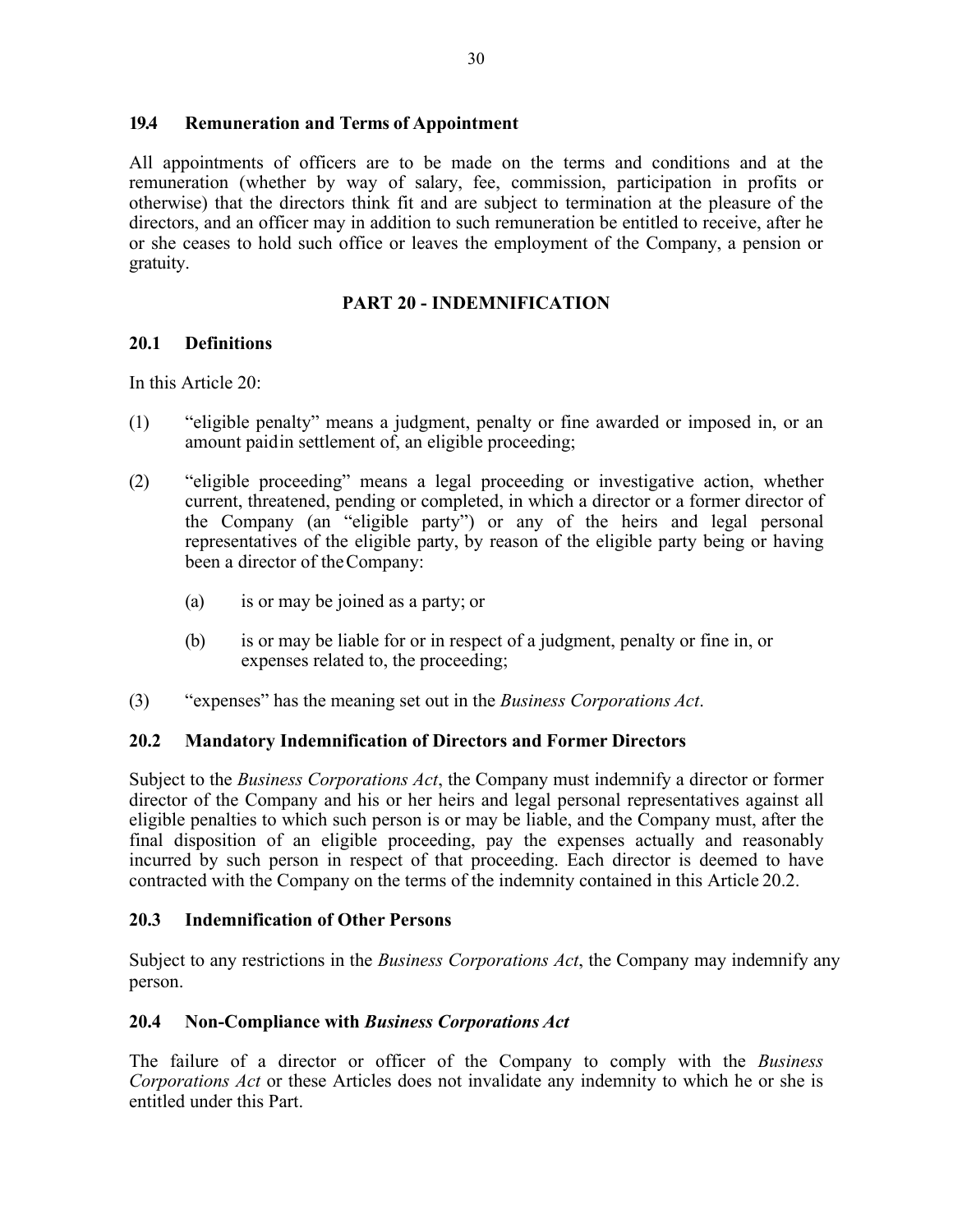# **20.5 Company May Purchase Insurance**

The Company may purchase and maintain insurance for the benefit of any person (or his or her heirs or legal personal representatives) who:

- (1) is or was a director, officer, employee or agent of the Company;
- (2) is or was a director, officer, employee or agent of a corporation at a time when the corporation is or was an affiliate of the Company;
- (3) at the request of the Company, is or was a director, officer, employee or agent of a corporation or of a partnership, trust, joint venture or other unincorporated entity;
- (4) at the request of the Company, holds or held a position equivalent to that of a director or officer of a partnership, trust, joint venture or other unincorporated entity;

against any liability incurred by him or her as such director, officer, employee or agent or person who holds or held such equivalent position.

### **PART 21 - DIVIDENDS**

### **21.1 Payment of Dividends Subject to Special Rights**

The provisions of this Article 21 are subject to the rights, if any, of shareholders holding shares with special rights as to dividends.

#### **21.2 Declaration of Dividends**

Subject to the *Business Corporations Act*, the directors may from time to time declare and authorize payment of such dividends as they may deem advisable.

#### **21.3 No Notice Required**

The directors need not give notice to any shareholder of any declaration under Article 21.2.

#### **21.4 Record Date**

The directors may set a date as the record date for the purpose of determining shareholders entitled to receive payment of a dividend. The record date must not precede the date on which the dividend is to be paid by more than two months. If no record date is set, the record date is 5 p.m. (Toronto time) on the date on which the directors pass the resolution declaring the dividend.

# **21.5 Manner of Paying Dividend**

A resolution declaring a dividend may direct payment of the dividend wholly or partly by the distribution of cash or cash equivalents, specific assets or of fully paid shares or of bonds, debentures or other securities of the Company, or in any one or more of those ways.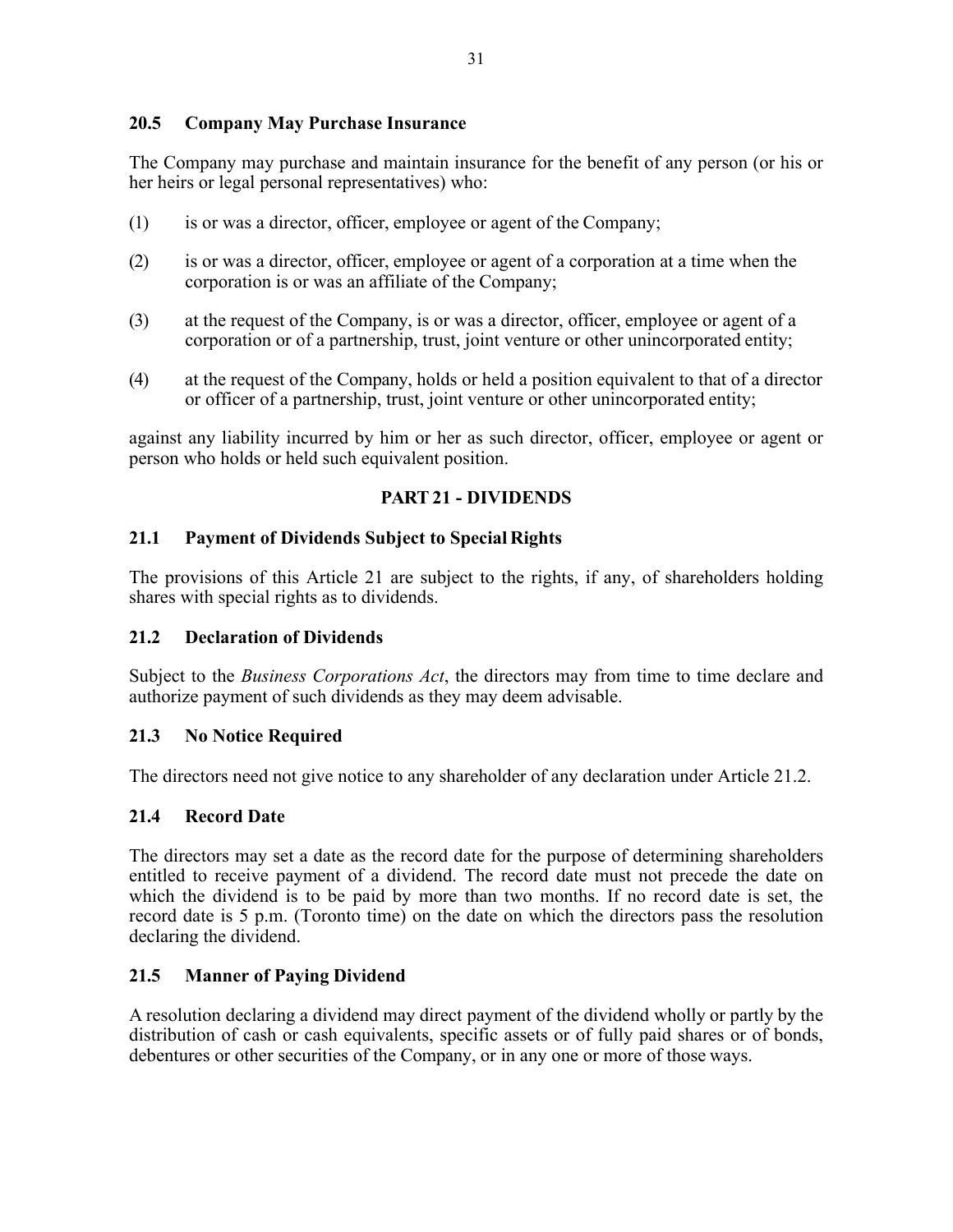# **21.6 Settlement of Difficulties**

If any difficulty arises in regard to a distribution under Article 21.5, the directors may settle the difficulty as they deem advisable, and, in particular, may:

- (1) set the value for distribution of specific assets;
- (2) determine that cash payments in substitution for all or any part of the specific assets to which any shareholders are entitled may be made to any shareholders on the basis of the value so fixed in order to adjust the rights of all parties; and
- (3) vest any such specific assets in trustees for the persons entitled to the dividend.

# **21.7 When Dividend Payable**

Any dividend may be made payable on such date as is fixed by the directors.

### **21.8 Dividends to be Paid in Accordance with Number of Shares**

All dividends on shares of any class or series of shares must be declared and paid according to the number of such shares held.

### **21.9 Receipt by Joint Shareholders**

If several persons are joint shareholders of any share, any one of them may give an effective receipt for any dividend, bonus or other money payable in respect of the share.

# **21.10 Dividend Bears No Interest**

No dividend bears interest against the Company.

# **21.11 Fractional Dividends**

If a dividend to which a shareholder is entitled includes a fraction of the smallest monetary unit of the currency of the dividend, that fraction may be disregarded in making payment of the dividend and that payment represents full payment of the dividend.

# **21.12 Payment of Dividends**

Any dividend or other distribution payable in cash in respect of shares may be paid by cheque, made payable to the order of the person to whom it is sent, and mailed to the address of the shareholder, or in the case of joint shareholders, to the address of the joint shareholder who is first named on the central securities register, or to the person and to the address the shareholder or joint shareholders may direct in writing. The mailing of such cheque will, to the extent of the sum represented by the cheque (plus the amount of the tax required by law to be deducted), discharge all liability for the dividend unless such cheque is not paid on presentation or the amount of tax so deducted is not paid to the appropriate taxing authority.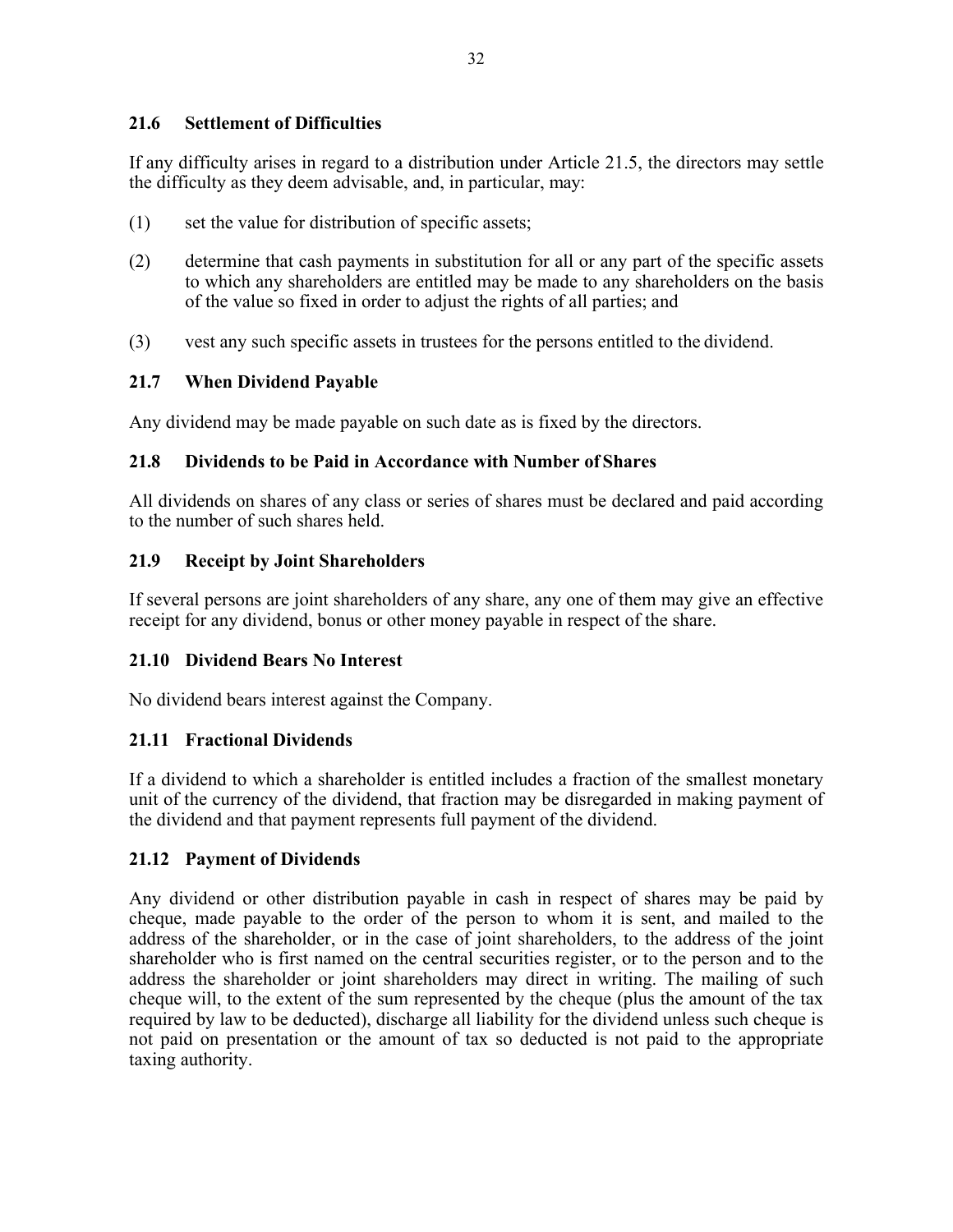### **21.13 Capitalization of Surplus**

Notwithstanding anything contained in these Articles, the directors may from time to time capitalize any surplus of the Company and may from time to time issue, as fully paid, shares or any bonds, debentures or other securities of the Company as a dividend representing the surplus or any part of the surplus.

### **21.14 Unclaimed Dividend**

Any dividend that is unclaimed after six years from the date on which it was declared payable shall be forfeited and shall revert to the Company.

# **PART 22 - DOCUMENTS, RECORDS AND REPORTS**

### **22.1 Recording of Financial Affairs**

The directors must cause adequate accounting records to be kept to record properly the financial affairs and condition of the Company and to comply with the *Business Corporations Act*.

### **22.2 Inspection of Accounting Records**

Unless the directors determine otherwise, or unless otherwise determined by ordinary resolution, no shareholder of the Company is entitled to inspect or obtain a copy of any accounting records of the Company.

# **PART 23 - NOTICES**

#### **23.1 Method of Giving Notice**

Unless the *Business Corporations Act* or these Articles provides otherwise, a notice, statement, report or other record required or permitted by the *Business Corporations Act* or these Articles to be sent by or to a person may be sent by any one of the followingmethods:

- (1) mail addressed to the person at the applicable address for that person as follows:
	- (a) for a record mailed to a shareholder, the shareholder's registered address;
	- (b) for a record mailed to a director or officer, the prescribed address for mailing shown for the director or officer in the records kept by the Company or the mailing address provided by the recipient for the sending of that record or records of that class;
	- (c) in any other case, the mailing address of the intended recipient;
- (2) delivery at the applicable address for that person as follows, addressed to the person:
	- (a) for a record delivered to a shareholder, the shareholder's registered address;
	- (b) for a record delivered to a director or officer, the prescribed address for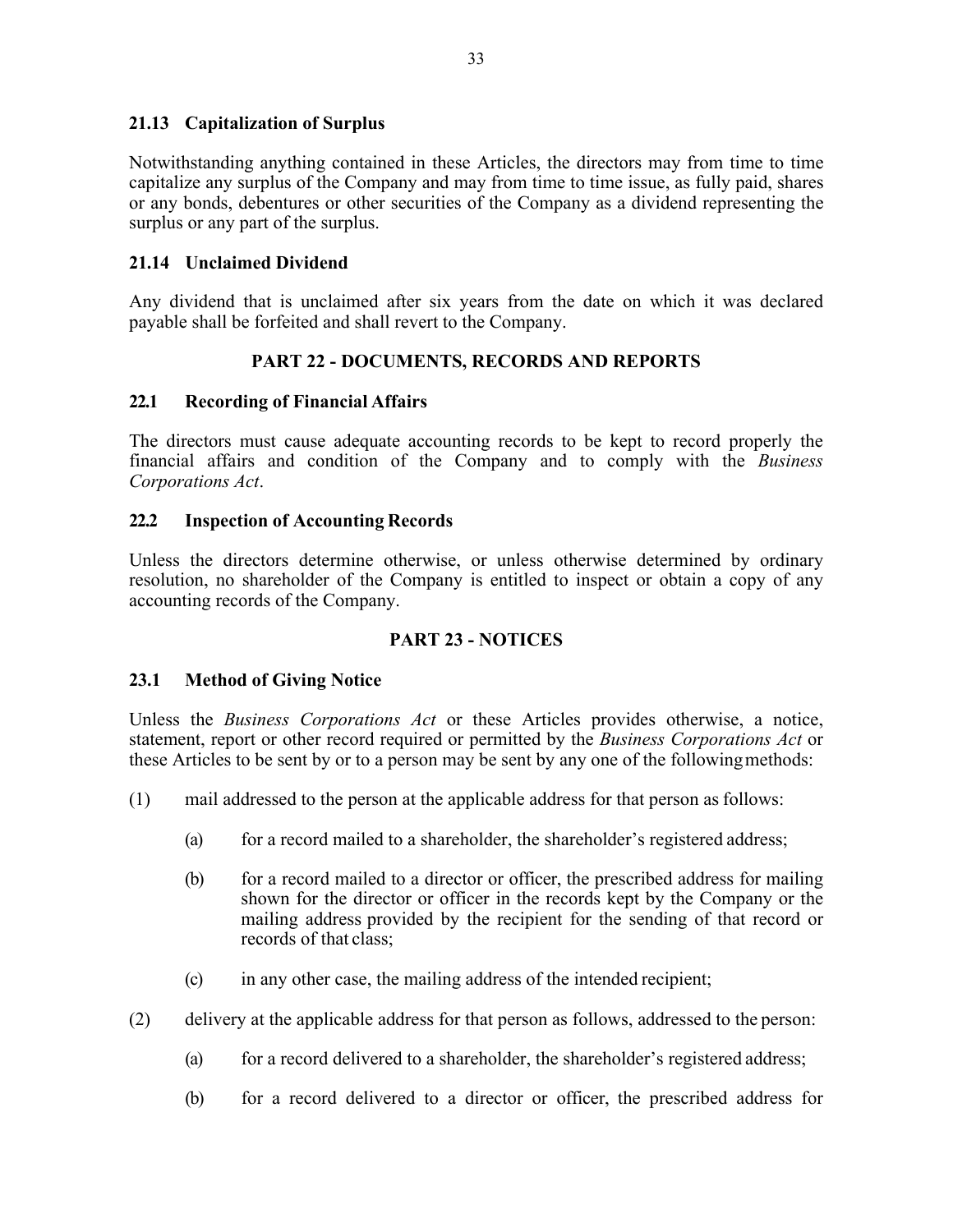delivery shown for the director or officer in the records kept by the Company or the delivery address provided by the recipient for the sending of that record or records of that class;

- (c) in any other case, the delivery address of the intended recipient;
- (3) sending the record by fax to the fax number provided by the intended recipient for the sending of that record or records of that class;
- (4) sending the record by email to the email address provided by the intended recipient for the sending of that record or records of that class;
- (5) physical delivery to the intended recipient.

### **23.2 Deemed Receipt of Mailing**

A record that is mailed to a person by ordinary mail to the applicable address for that person referred to in Article 23.1 is deemed to be received by the person to whom it was mailed on the day, Saturdays, Sundays and holidays excepted, following the date of mailing.

### **23.3 Certificate of Sending**

A certificate signed by the secretary, if any, or other officer of the Company or of any other corporation acting in that behalf for the Company stating that a notice, statement, report or other record was addressed as required by Article 23.1, prepaid and mailed or otherwise sent as permitted by Article 23.1 is conclusive evidence of that fact.

#### **23.4 Notice to Joint Shareholders**

A notice, statement, report or other record may be provided by the Company to the joint shareholders of a share by providing the notice to the joint shareholder first named in the central securities register in respect of the share.

#### **23.5 Notice to Trustees**

A notice, statement, report or other record may be provided by the Company to the persons entitled to a share in consequence of the death, bankruptcy or incapacity of a shareholder by:

- (1) mailing the record, addressed to them:
	- (a) by name, by the title of the legal personal representative of the deceased or incapacitated shareholder, by the title of trustee of the bankrupt shareholder or by any similar description; and
	- (b) at the address, if any, supplied to the Company for that purpose by the persons claiming to be so entitled; or
- (2) if an address referred to in paragraph  $(1)(b)$  has not been supplied to the Company, by giving the notice in a manner in which it might have been given if the death, bankruptcy or incapacity had not occurred.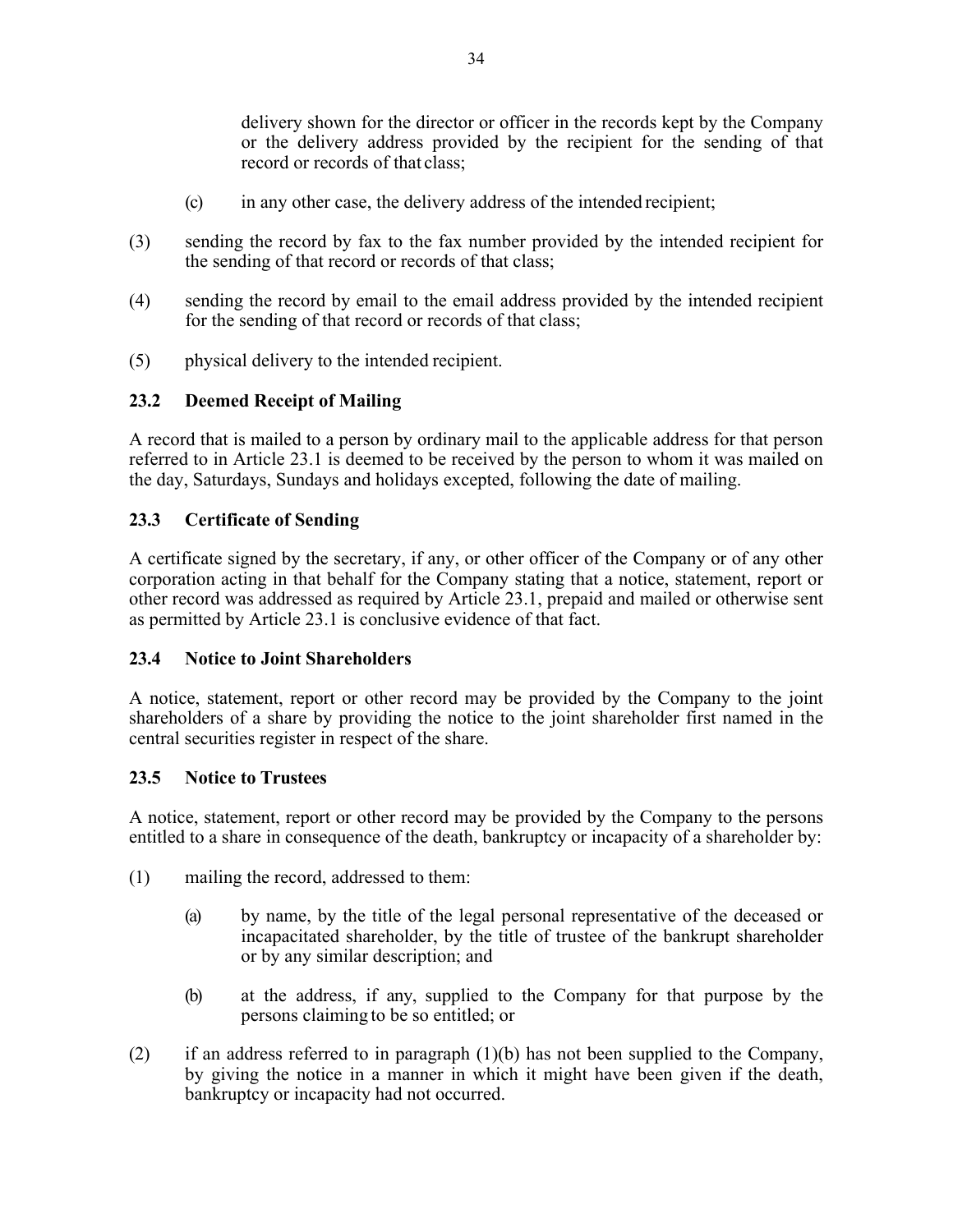#### **PART 24 - SEAL**

#### **24.1 Who May Attest Seal**

The Company's seal, if any, must not be impressed on any record except when that impression is attested by the signatures of any one or more duly authorized directors or officers or other persons as may be determined by the directors from time to time.

### **24.2 Sealing Copies**

For the purpose of certifying under seal a certificate of incumbency of the directors or officers of the Company or a true copy of any resolution or other document, despite Article 24.1, the impression of the seal may be attested by the signature of any director or officer.

#### **24.3 Mechanical Reproduction of Seal**

The directors may authorize the seal to be impressed by third parties on share certificates or bonds, debentures or other securities of the Company as they may determine appropriate from time to time. To enable the seal to be impressed on any share certificates or bonds, debentures or other securities of the Company, whether in definitive or interim form, on which facsimiles of any of the signatures of the directors or officers of the Company are, in accordance with the *Business Corporations Act* or these Articles, printed or otherwise mechanically reproduced, there may be delivered to the person employed to engrave, lithograph or print such definitive or interim share certificates or bonds, debentures or other securities one or more unmounted dies reproducing the seal and the chair of the board or any senior officer together with the secretary, treasurer, secretary-treasurer, an assistant secretary, an assistant treasurer or an assistant secretary-treasurer may in writing authorize such person to cause the seal to be impressed on such definitive or interim share certificates or bonds, debentures or other securities by the use of such dies. Share certificates or bonds, debentures or other securities to which the seal has been so impressed are for all purposes deemed to be under and to bear the seal impressed on them.

# **PART 25 – SPECIAL RIGHTS AND RESTRICTIONS**

#### **25.1 Definitions**

In this Article 25:

- (1) "designated security" means:
	- (a) a voting security of the Company;
	- (b) a security of the Company that is not a debt security and that carries a residual right to participate in the earnings of the Company or, on the liquidation or winding up of the Company, in its assets; or
	- (c) a security of the Company convertible, directly or indirectly, into a security described in paragraph (a) or (b);
- (2) "security" has the meaning assigned in the *Securities Act* (British Columbia);